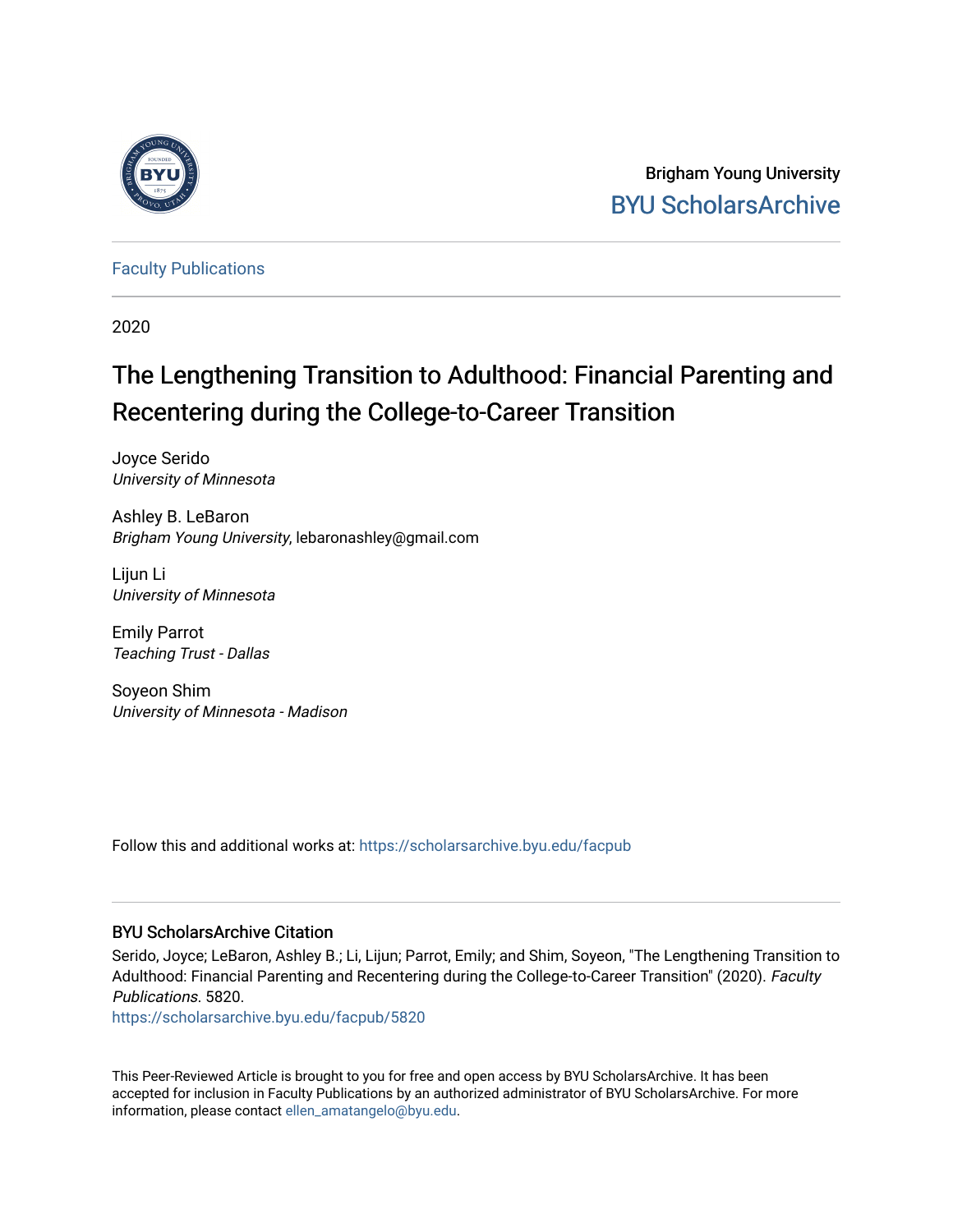#### *Article*

**The Lengthening Transition to Adulthood: Financial Parenting and Recentering during the College-to-Career Transition**

DOI: 10.1177/0192513X19894662 Journal of Family Issues 2020, Vol. 41(9) 1626–1648 © The Author(s) 2020 Article reuse guidelines: [sagepub.com/journals-permissions](https://us.sagepub.com/en-us/journals-permissions) [journals.sagepub.com/home/jfi](https://journals.sagepub.com/home/jfi)



**Joyce Serido1 , Ashley B. LeBaron2 , Lijun Li1, Emily Parrott<sup>3</sup>, and Soyeon Shim<sup>4</sup>** 

#### **Abstract**

Using longitudinal data collected from a college cohort in the United States  $(N = 922)$ , we examined the associations between systemic and structural factors (gender, race/ethnicity, family SES, and first-generation college status), financial parenting (teaching, and modeling behavior), and emerging adults' financial behavior. We conducted a series of one-way repeated measure ANOVA analyses (GLM) to assess patterns of average change in financial parenting and financial behavior in the first year in college, fourth year in college, and two years after college and found evidence suggestive of recentering—a gradual transfer of responsibility during emerging adulthood from parent-directed behavior to self-directed behavior; however, the decline in financial parenting was not offset by an improvement in emerging adults' financial behavior. Despite similar patterns of change, family

<sup>2</sup> Family Studies and Human Development, University of Arizona, Tucson, AZ, USA <sup>3</sup>Teaching Trust, Dallas, TX, USA

4 School of Human Ecology, University of Wisconsin-Madison, Madison, WI, USA

#### **Corresponding Author:**

Joyce Serido, Family Social Sciences, University of Minnesota, 290 McNeal Hall, 1985 Buford Avenue, St. Paul, MN 55108, USA. Email: [jserido@umn.edu](mailto:jserido@umn.edu)

<sup>1</sup> Family Social Sciences, University of Minnesota, St. Paul, MN, USA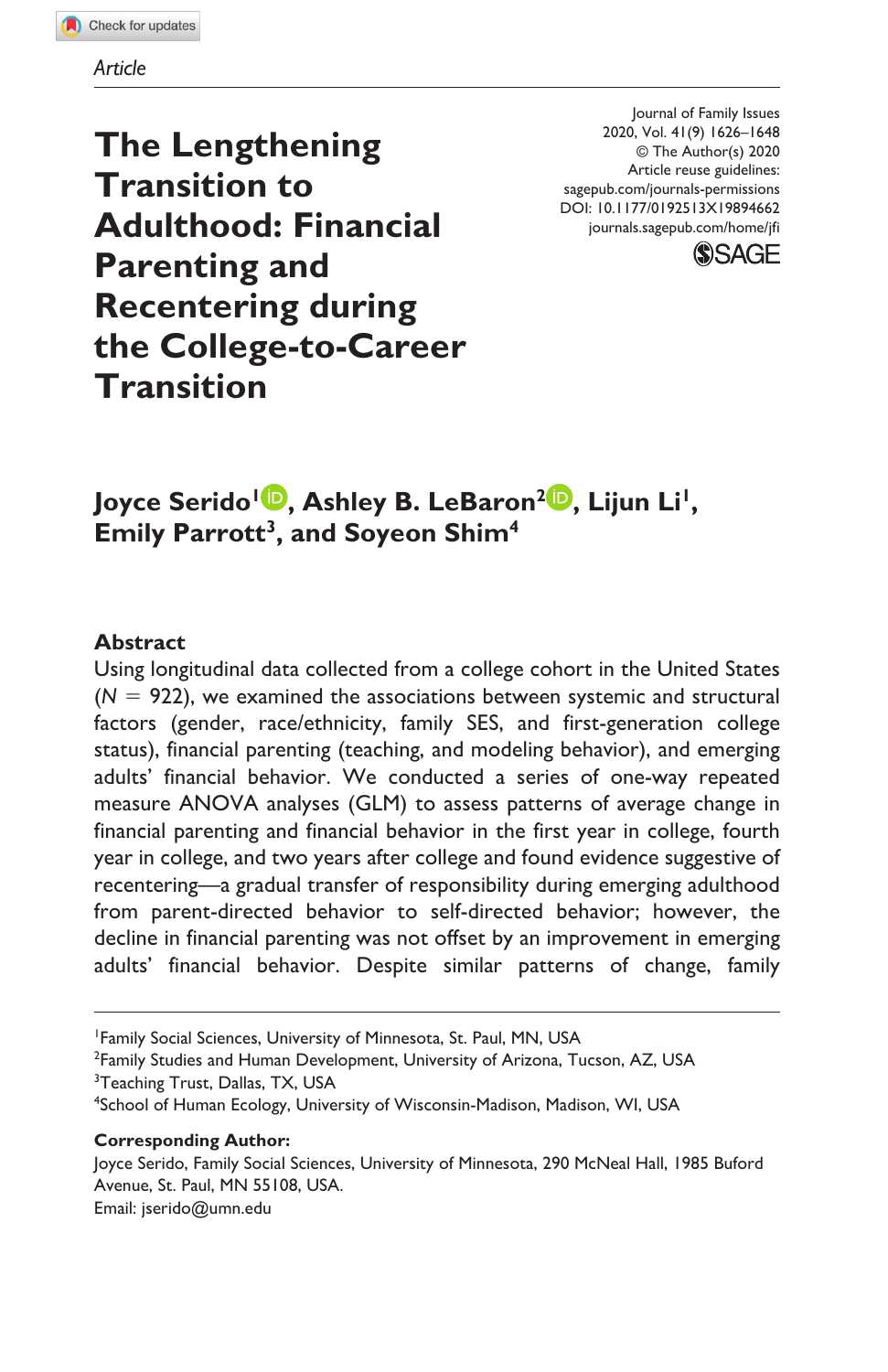socioeconomic status (SES), first-generation college student status, and gender influenced both financial parenting and financial behaviors at each time point. We discuss the findings and the implications on the timing and length of the recentering process.

#### **Keywords**

economic issues, family processes, emerging adult, financial socialization, recentering, parenting, quantitative

Today's emerging adults are facing uncertain financial prospects. As national surveys conducted annually since 2007 by the American Psychological Association (APA, 2018) have shown, matters related to money rank as one of the top causes of stress—particularly among younger Americans (ages 18–34 years)—and the gaps between non-White and lower-income households are widening. Increased availability and access to student loans has made it possible for a more diverse population of emerging adults to pursue higher education. Although higher education is associated with lower unemployment and higher lifetime earnings (Ma, Pender, & Welch, 2016), a debtfinanced education is a higher-risk investment in a labor market marred by limited job prospects and stagnant wages (Gabor, 2014; Lusardi, de Bassa Scheresberg, & Oggero, 2016). This is of particular concern because a disproportionate number of student loan borrowers are from non-White and lower-income households (Elliott & Friedline, 2012), and many are firstgeneration college students (Bui, 2002). Regardless of whether college is viewed as a pathway to greater financial security and upward mobility (Engle & Tinto, 2008) or an extended period of exploration (Arnett, 2000), emerging adults are taking longer to transition to adult roles (Roberson, Fish, Olmstead, & Fincham, 2015) and many continue to rely on family financial support (Fingerman, Miller, Birditt, & Zarit, 2009; Fingerman et al., 2016). Continuing financial support notwithstanding, emerging adults consistently report that three of the top qualifications for attaining adulthood are *accepting responsibility for one's self, making independent decisions*, and *becoming financially independent* (Arnett, 1998, 2000). In other words, parent-directed behavior gradually gives way to self-directed behavior. Tanner (2006) refers to the shift in responsibility as recentering.

Framed as an investigation of the recentering process during the collegeto-career transition, we examined concurrent changes in parental financial socialization and college students' financial behavior using longitudinal data collected over five years from a college cohort in the United States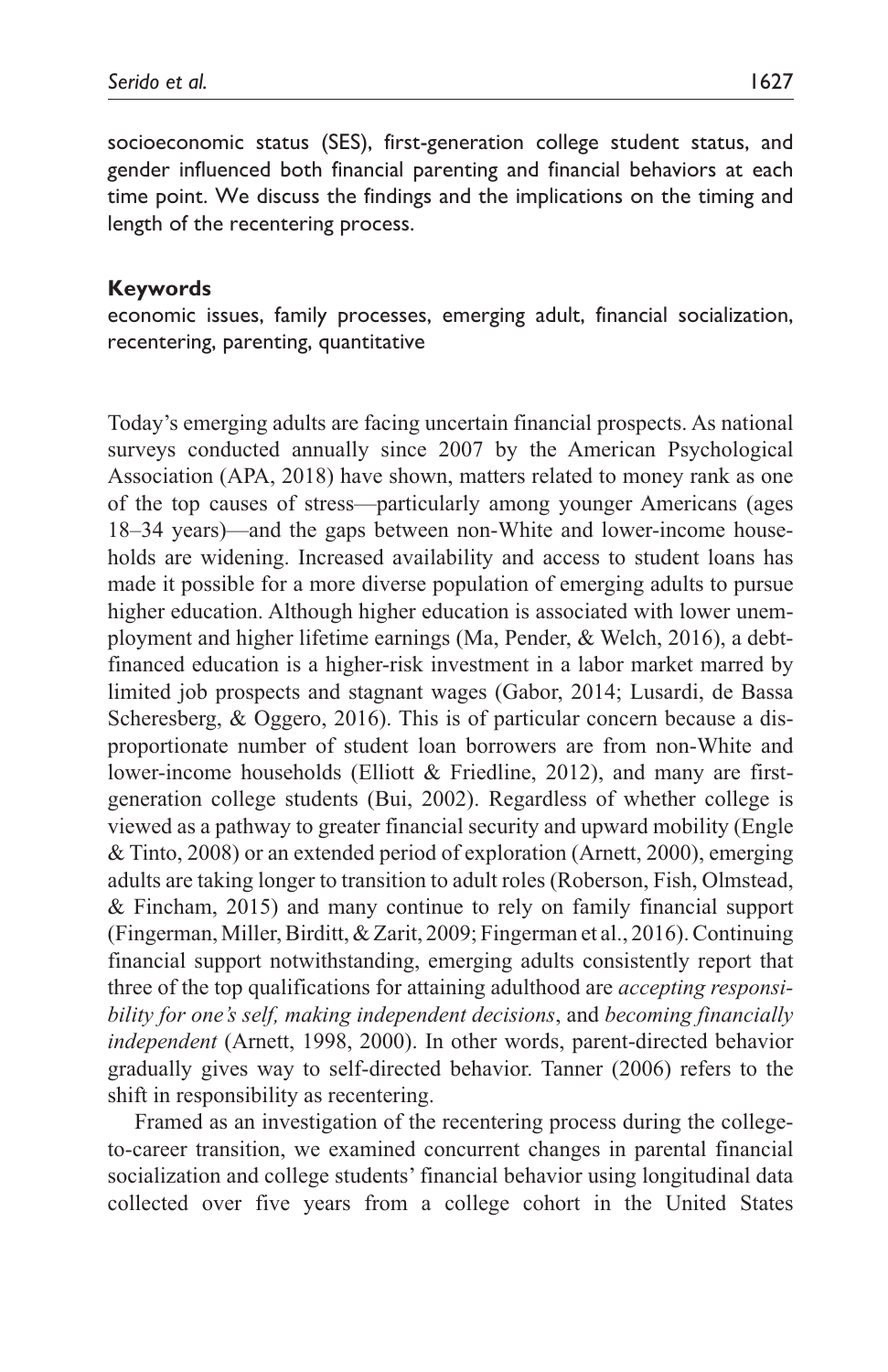$(N = 922)$ . Because the transmission of norms, values, and behaviors occurs within the larger sociodemographic context (Gudmunson & Danes, 2011) and may influence the interactions between parents and their emerging adult children, we examined the effects of systemic and structural factors (gender, race/ethnicity, family socioeconomic status (SES), and first-generation college status) in the recentering process.

# **Guiding Theoretical Concepts**

The recentering process typically occurs in three stages (Tanner, 2006). Throughout Stage 1, the individual is embedded within the family of origin and thus parents continue to exert control over their children's behavior. During Stage 2, individuals assume more independent roles (e.g., college, occupation and relationships) and thus parents' influence wanes. During Stage 3, the individual accepts the full responsibilities of adulthood, independent of family-of-origin. Because emerging adults make many important life choices (e.g., college and career) that have financial implications (LeBaron et al., 2018), we posit that finances play an important role in the process.

We integrated tenets of the family financial socialization model (FFS; Gudmunson & Danes, 2011) into the recentering process because family interactions are the foundation for the acquisition of financial knowledge and behavior (Chowa & Despard, 2014; Clarke, Heaton, Israelsen, & Eggett, 2005). Although parental financial socialization is a bidirectional process, we focus on emerging adults' perception of the financial socialization received from parents, which we refer to as *financial parenting*. Financial parenting begins when children are young (Moschis, 1987), at a time when parents exercise the most control over their children's experience and their behavior (Stage 1). Financial parenting takes two basic forms: purposive and implicit. Purposive financial parenting refers to explicit actions and communications intended to promote an understanding of finances and financial behaviors, whereas the lessons learned via implicit financial parenting derive from the many financial interactions that occur within the context of everyday family life (e.g., paying bills and grocery shopping). The coherent (and discernable) system of financially related actions that forms as a result of the FFS process has been defined as a "pattern of action over time" (Gudmunson & Danes, 2011, p. 650). An important assumption of the FFS model is that the financial choices people make are based on relevant information available to them in real-life situations. If so, we would expect financial parenting practices to differ by systemic and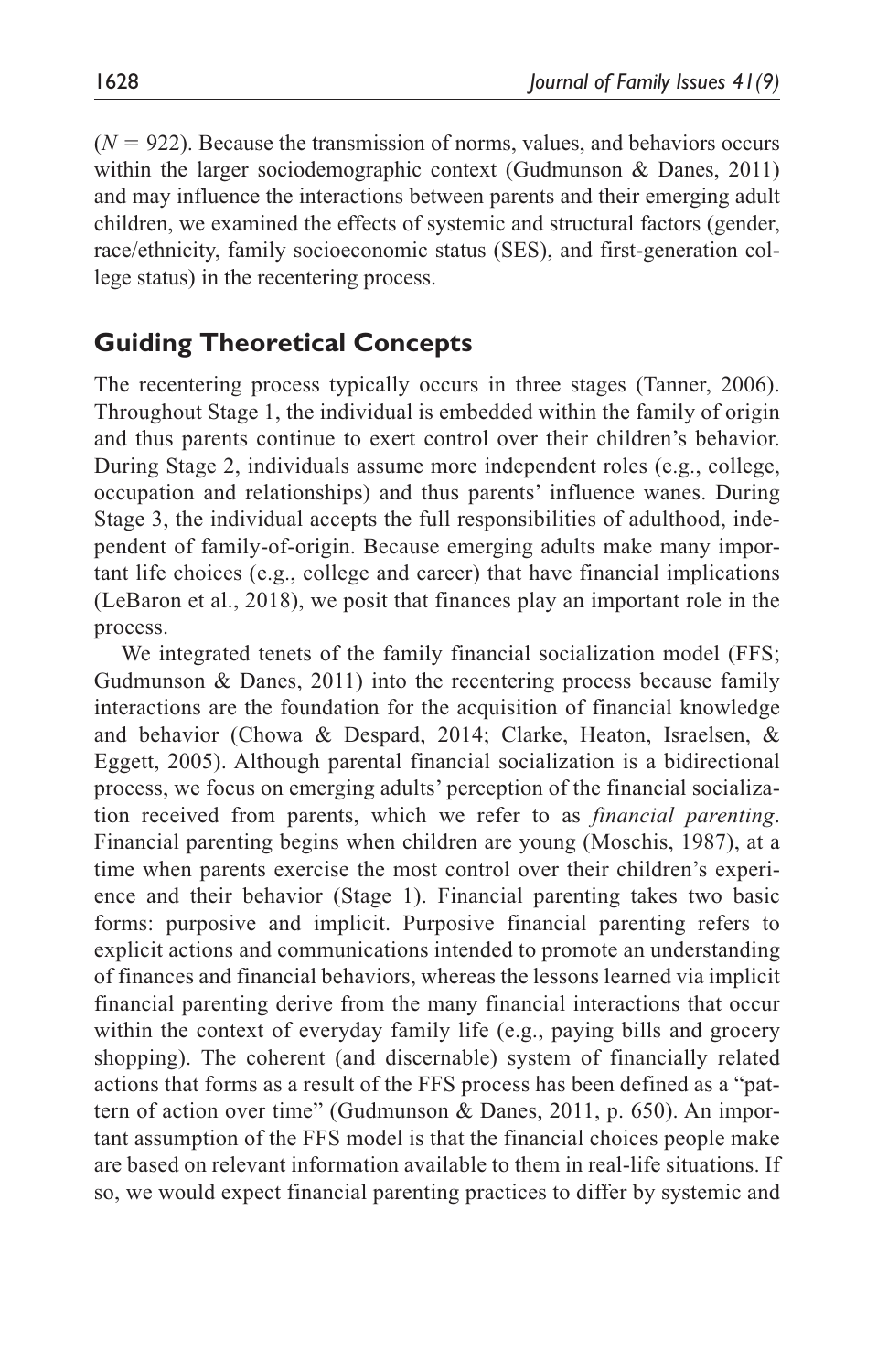structural factors (i.e., gender, race/ethnicity, and family SES; first-generation college student status).

Since we can expect the guidance that an emerging adult receives from parents to diminish during the college years (Stage 2), we can further surmise that the emerging adult will assume more responsibility for his/her choices during this time. Likewise, because personal financial experiences (e.g., failing to pay fees on time) and other socializing influences (e.g., peers and romantic partner) will influence emerging adults' financial behaviors, we can expect behavior to improve over time as the young adult passes into maturity (Stage 3), despite the hypothetical waning of financial parenting.

# **Review of the Literature**

## *Explicit Financial Parenting and Emerging Adult Financial Behavior*

In the present study, explicit financial parenting refers to "intentional efforts [parents] use to financially socialize [children]" (Gudmunson & Danes, 2011, p. 649). Explicit financial parenting has most frequently been measured in terms of parent–child discussion (Serido & Deenanath, 2016), typically with either one item about general financial discussion or with one item for each of several different facets of financial discussion (e.g., credit, saving and budgeting). However, discussion processes (Romo & Vangelisti, 2014) and mechanisms (Angulo-Ruiz & Pergelova, 2015; Jorgensen & Savla, 2010; Shim, Barber, Card, Xiao, & Serido, 2010) are beginning to be explored.

Explicit financial parenting seems to have a strong, positive influence on individual financial knowledge, attitudes, and behaviors (Chowa & Despard, 2014). In childhood and adolescence, parents' influence is especially strong compared to the effect of other explicit teaching sources such as school and peers (Grohman, Kouwenburg, & Menkhoff, 2015; Shim et al., 2010). Although parents' comparative influence wanes over time as the influence of other socialization agents such as romantic partners increases (Curran, Parrott, Ahn, Serido, & Shim, 2018), quality parent– child financial discussion during college has been linked to students' healthy financial behavior (Serido, Shim, Mishra & Tang, 2010). In addition to contemporary financial discussion, the explicit financial parenting received during childhood and adolescence positively predicted financial knowledge, attitudes, and behaviors in emerging adulthood (Clarke et al., 2005; Mimura, Koonce, Plunkett, & Pleskus, 2015).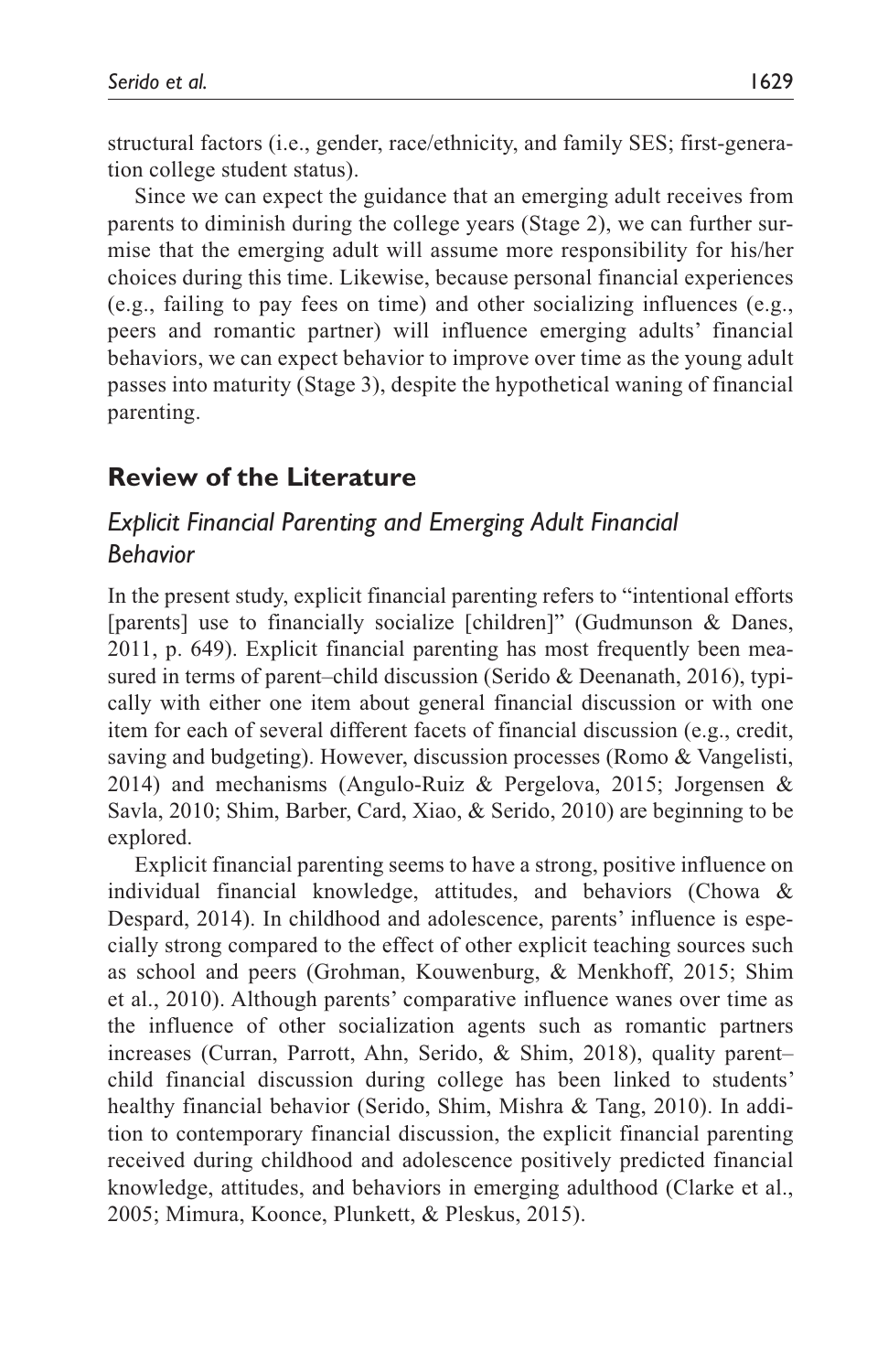# **Implicit Financial Parenting and Emerging Adult Financial** *Behavior*

Implicit financial parenting refers to everyday family interactions that provide indirect lessons about how the family handles finances and is the most common form of parental financial socialization (Gudmunson & Danes, 2011). Studies have long shown that children tend to imitate their parent's behaviors, including their financial practices (Shim, et al., 2015; Moschis, 1987; Shim et al., 2010). A child who, for example, observes a parent saving money will internalize the practice and become more likely to regard the act of saving as a good behavior (Bucciol & Veronesi, 2014). Moreover, the lesson adheres and continues to influence the child well into adulthood (Webley & Nyhus, 2006, 2013).

This kind of parental role modeling has been found to correlate with higher levels of financial knowledge among college students, and this higher level of knowledge apparently encourages them to engage more frequently in healthy financial behavior (Jorgensen & Savla, 2010). In a national survey of US college students ( $N = 15,797$ ), Gutter, Garrison, and Copur (2010) found that students who observed their parents practicing healthy financial behaviors were more likely to budget and save compared to students who did not, after controlling for family finances and sociodemographic factors. The effect of parental financial role modeling on financial behaviors may also be indirect, for example, promoting a positive financial attitude towards financial behavior (Shim et al., 2015; Shim et al., 2010). More recently, Tang (2016) found that parents' healthy financial behavior observed by adolescents (ages 10–17 years) was positively associated with these children's financial behavior in emerging adulthood (ages 18–25 years). However, because implicit financial parenting is indirect, children may misinterpret the interaction or may internalize negative behavior without understanding the consequences (Solheim, Zuiker, & Levchenko, 2011). When, for example, a child observes a parent using a credit card to pay for, say, groceries with a credit card, but does not also observe the parent paying the credit card bill, the child may not understand that credit card purchases are debts to be repaid. Consequently, when the child grows into emerging adulthood, he/she may habitually overspend and then fall into greater debt by failing to pay credit card bills on time.

# *The Potential Impact of Systemic and Structural Factors*

*Gender.* Several studies have found that sons receive more and better financial parenting from their parents than do daughters (cf. Garrison & Gutter, 2010) and that parents also have higher expectations for their sons regarding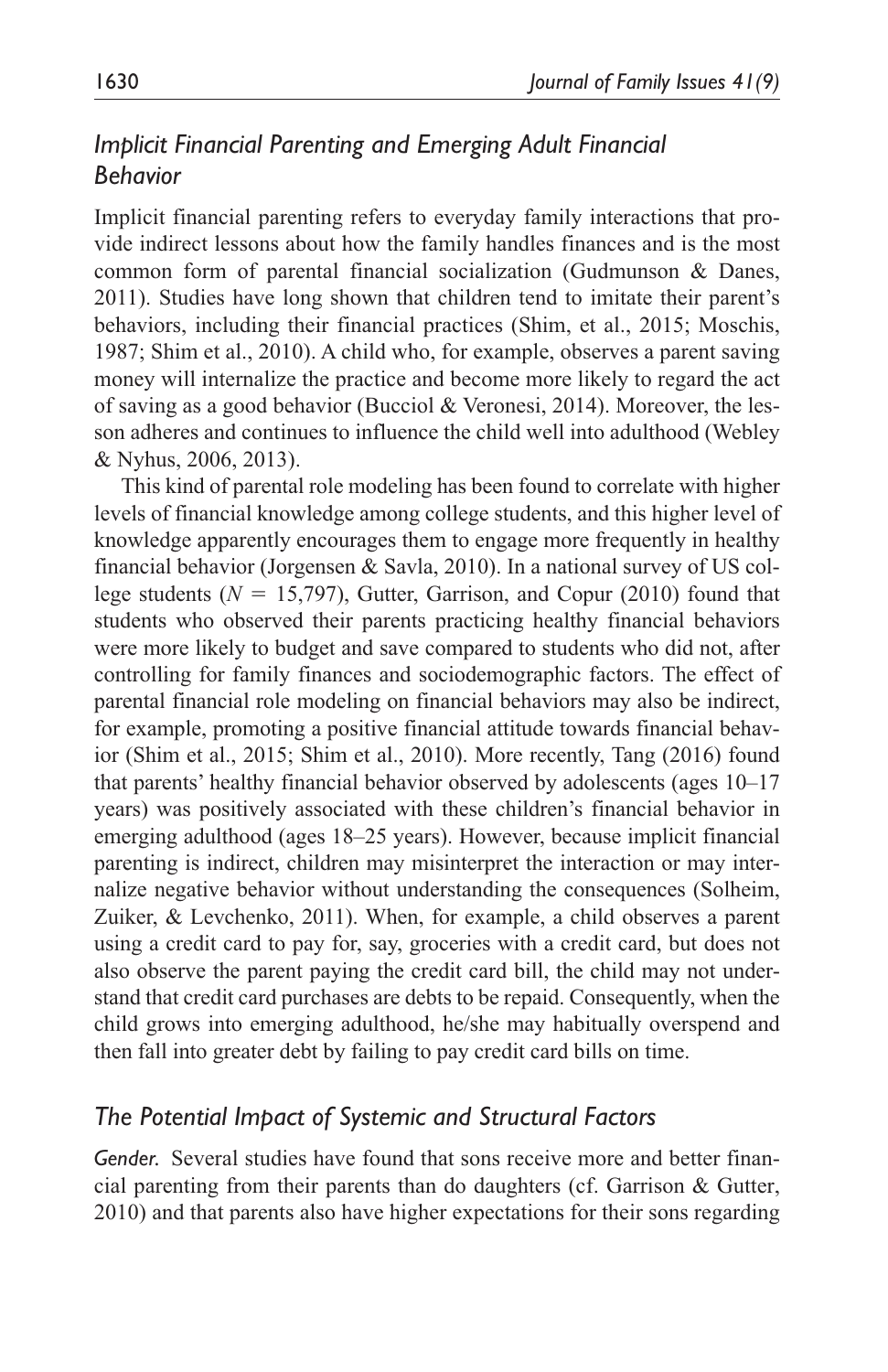finances (Newcomb & Rabow, 1999). Moreover, most likely because parent– child financial discussions begin at younger ages for sons (Agnew & Cameron-Agnew, 2015; Newcomb & Rabow, 1999), on average, men register a higher level of financial knowledge than do women (Danes & Brewton, 2014; Lusardi, Mitchell, & Curto, 2010) and also tend to be more confident about finances (Danes & Brewton, 2014; Newcomb & Rabow, 1999). However, research on gender-related differences in general financial behavior has produced mixed results; some studies have found that men practice healthier financial behaviors (Lyons, 2004; Worthy, Jonkman, & Blinn-Pike, 2010), while other studies have found that women do (Hayhoe, Leach, Turner, Bruin, & Lawrence, 2000; Henry, Weber, & Yarbrough, 2001).

*Socioeconomic Status (SES).* Research suggests that SES may affect three primary methods of financial parenting: modeling, discussion, and experiential learning. In regards to modeling, parental SES positively predicted emerging adults adopting healthy financial behaviors modeled by parents (Shim et al., 2010). In regards to discussion, parents from higher social classes may be more proactive and confident in teaching their children about finances compared to lower- and working-class parents (Luhr, 2018). It would seem that a family's financial circumstances should influence financial parenting, for instance, wealthy parents might discuss money matters with their children more often than do poor families.

Finally, children of lower-SES families may also have fewer experiential learning opportunities regarding finances than their peers (Friedline & Rauktis, 2014; Kim, LaTaillade, & Kim, 2011) and thus may be preconditioned to engage in unhealthy financial behaviors later in life. SES may also correlate with certain financial behaviors. Only 8% of all US households are "unbanked" (i.e., have no bank account), 26% of the less educated (i.e., those without a high school degree) were unbanked, but once the population is narrowed to include only lower-income households  $(<\frac{15,000}{5,000})$ , the percentage rises to 27% (FDIC, 2012). In a study of emerging adults, those from lower-SES families saved less compared to their higher-SES peers (median of \$300 and \$2,409 respectively; Friedline & Song, 2013). It should be noted, too, that there seems to be a connection between SES and the level of satisfaction with which young adults regard their own financial behaviors (Shim et al., 2010) with those from higher-SES families reporting higher levels of satisfaction.

*Race/Ethnicity.* We found only one study that investigated potential race/ethnic differences in financial parenting. Specifically, Gutter, Copur, and Garrison (2009) found White college students were less likely to discuss finances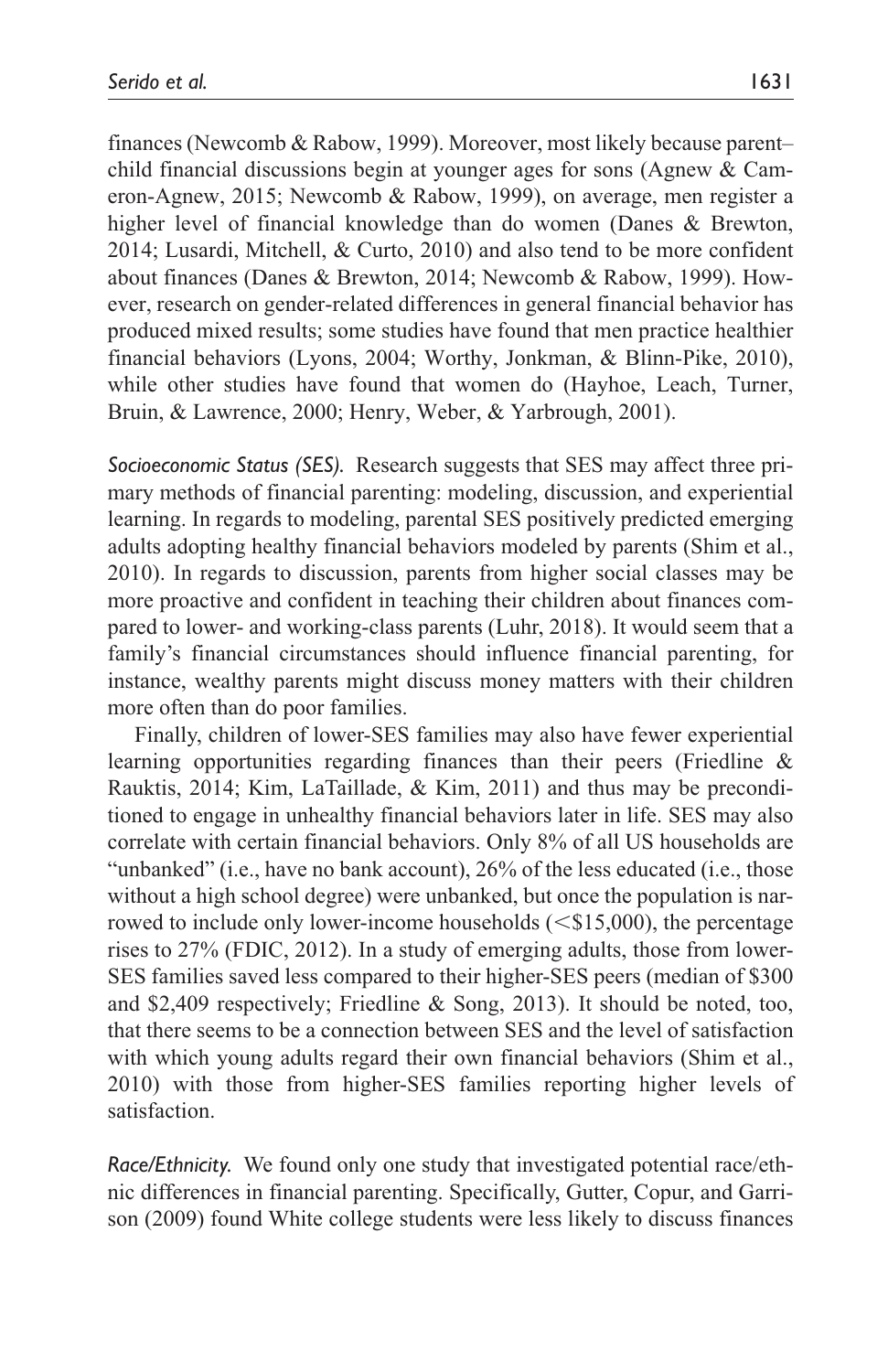with their parents than their non-White counterparts. Although wealth is often linked with race (e.g., in the United States, White wealth is 13 times greater than Black wealth; Kochhar & Fry, 2014), there is some evidence that mothers in non-White middle- and upper-class families instill the importance of strong financial values in their children as a pathway to economic selfreliance (Dow, 2016). In this sense, it is possible that racial/ethnic differences in financial parenting might be subsumed by SES.

In contrast, the extant literature repeatedly finds that financial behaviors differ by race/ethnicity. For example, White children and young adults were more likely to have a savings account than Black children and young adults (Gutter et al., 2010; Kim et al., 2011). On average, Black college students had higher levels of financial stress and more credit card debt than their White peers (Grable & Joo, 2006), and White college students were 21% more likely than non-White college students to budget (Gutter et al., 2010).

*First-generation College Student Status.* To our knowledge, there are no empirical studies that have examined financial parenting and/or financial behaviors in conjunction with first-generation college student status. We know with some certainty only that first-generation college students—those students from families in which neither parent has earned a bachelor's degree—are more likely to come from lower-SES backgrounds compared to their continuing-generation peers (Engle & Tinto, 2008). If we were to speculate on their outcomes prior to college attendance, we would surmise that they would look like their lower-SES peers. Yet at least two studies have found that first-generation college students are upwardly mobile; they are likely to encounter middle- and upper-class values and norms because during college (Bourdieu, 1986; Stephens, Fryberg, Markus, Johnson, & Covarrubias, 2012) that influence their behaviors. Thus, it is plausible that although first-generation college students may receive less financial parenting, they look indistinguishable from their peers in their financial behaviors over time (Mimura et al., 2015).

#### *The Present Study and Hypotheses*

We integrated Tanner's (2006) stages of recentering and with the tenets of FFS (Gudmunson & Danes, 2011) in order to test the following hypotheses: (a) at each wave of the survey we should find that both implicit financial parenting (H1a) and explicit financial parenting (H1b) had declined; and (b) at each wave, we should find that healthy financial behavior had improved at each wave (H2). On the basis of FFS theory and the literature, we formed two additional hypotheses: (c) more male participants (vs. female participants) would have reported higher levels of financial parenting, living in a high-SES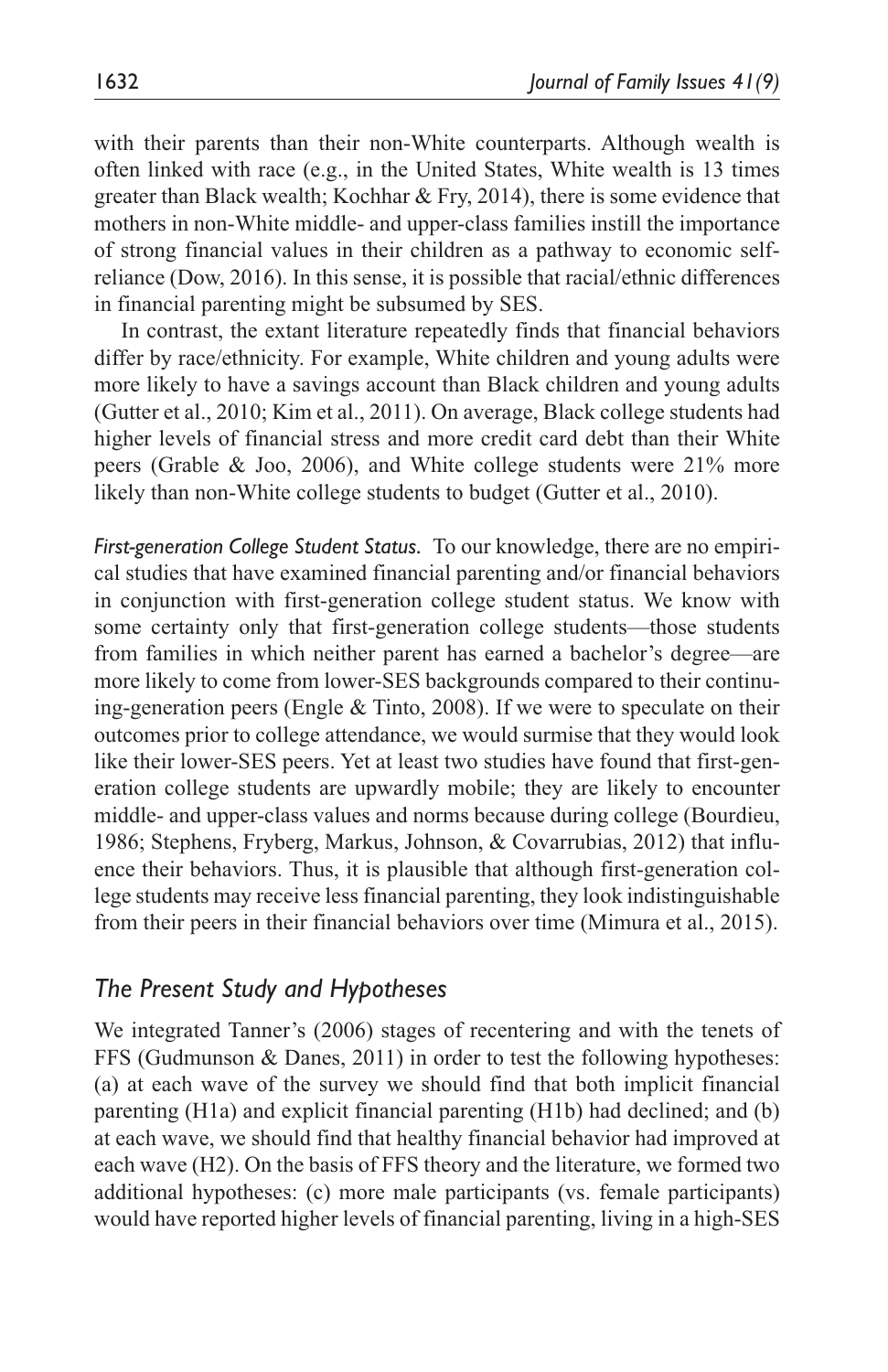family (vs. low-SES family) and being a continuing-generation college student (vs. first-generation college students) (H3a); there would be no differences in financial parenting that could be attributed to race/ethnicity (H3b); and (d) levels of financial behavior would be higher for men (vs. women), high SES (vs. low SES), White (vs. ethnic/racial minority) (H4a); there would be no differences in financial behavior attributable to first-generation college-student status (H4b).

# **Method**

# *Procedure and Data Collection*

The data for the study comes from a larger longitudinal research initiative examining the formation of emerging adults' financial behaviors and the association between early financial behaviors and later life success. After receiving approval from the university institutional review board, we invited the entire first-year cohort  $(-6,000$  students) to participate in the baseline study using various recruitment methods, including the university's email accounts, campus media, flyers, and class announcements. The survey questionnaire was posted online for an eight-week period (Shim et al., 2010). A total of 2,073 first-year students completed the survey, representing 30% of the 2007 cohort. This sample closely resembled the university cohort but contained a slightly higher percentage of females (61.9% of our sample vs. 54.3% university cohort), in-state participants (69.1% vs. 63%), and ethnic minority participants (32.6% vs. 30.1%). Four waves of data have been collected to date: Wave 1 (W1) baseline data in spring 2008 (age 18–21 years), Wave 2 (W2) data (*N* = 1,489, age 20–23 years) in fall 2010, Wave 3 (W3) data (age 22–25 years) in spring–summer 2013 ( $N = 979$ ), and Wave 4 (W4) data ( $N = 855$ , age 26–29 years) in spring 2016. The online surveys fielded in each wave were similar in size and scope.

# *Participants*

The participants included the emerging adults who responded to three surveys that provided information on financial parenting (*N* = 922). The participants represented one-third of all fourth-year students at the university and consisted of both men (35.5%) and women (64.5%) and various racial/ethnic groups: 67.8% White; 14.8% Hispanic/Latino; 10.2% Asian/Asian American/ Pacific Islander; 2.7% African American/Black, and 1.2% Native American. SES, measured as parents' education and income at W1 (Coleman, 1983), included 30.9% low-SES participants, 24.5% middle-SES participants, and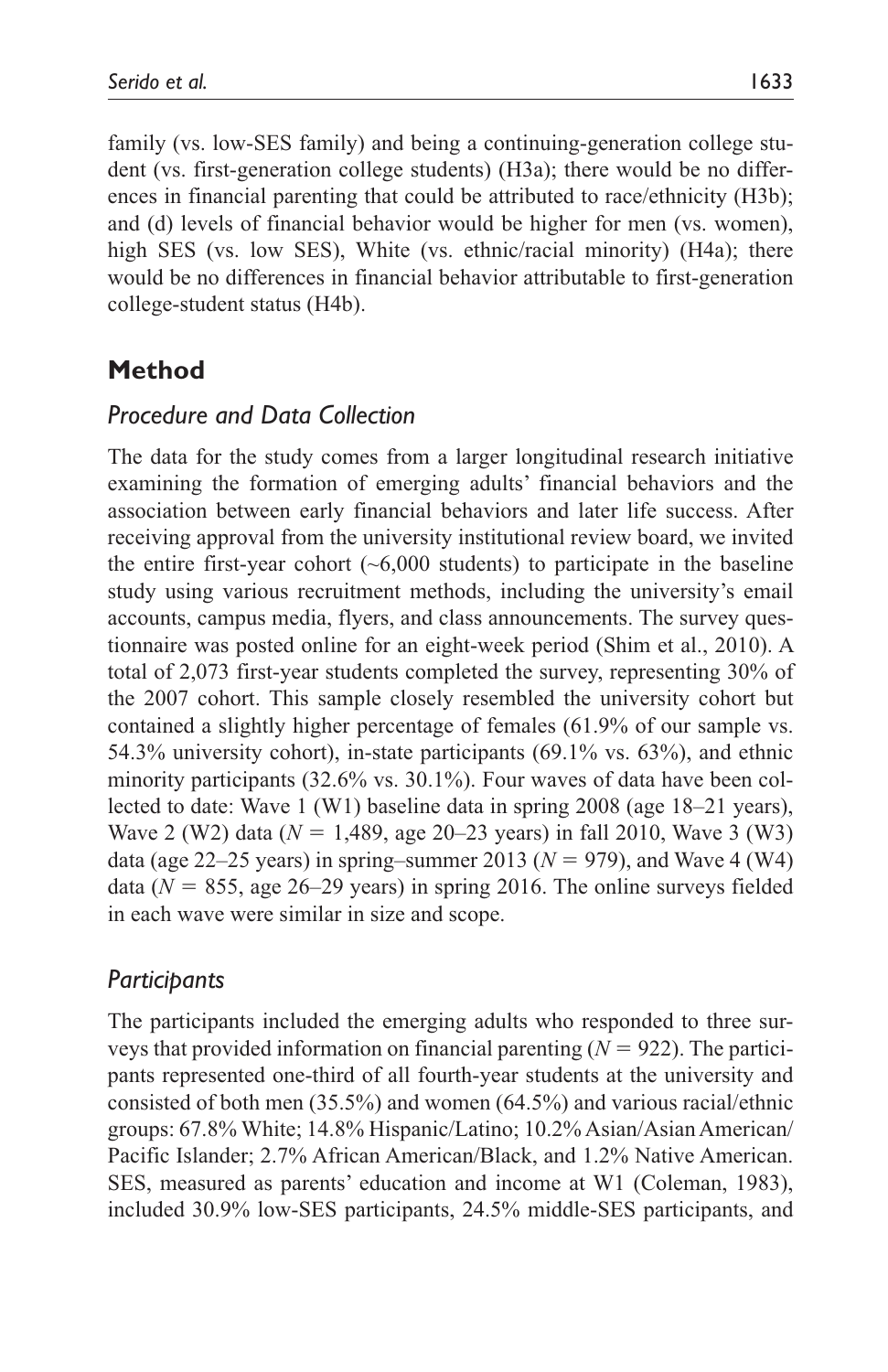42% high-SES participants (2.6% missing SES information). The majority of the participants were in-state residents (74.9%); 24.0% were from other states and 1.1% were international students. Fifteen percent of the students reported being the first in their family to attend college.

# *Measures*

*Financial Parenting (W1, W2, W3).* Two measures were used to assess financial parenting: *Explicit financial parenting*, defined as the extent to which parents deliberately taught them to manage their finances since coming to college (W1  $\alpha$  = 0.64), while at college (W2  $\alpha$  = 0.69), and since leaving college (W3  $\alpha$  = 0.67). For each of the six items, participants were asked to respond using a five-point scale ( $1 = never$ ;  $5 = always$ ). Items included the extent to which parents "talked to me about the importance of financial security for later life", "reviewed my budgeting and spending patterns", and "explained how to establish my credit rating". *Implicit financial parenting* was defined as participants' observation of parents' financial management practices. The participants were asked to indicate on a five-point scale  $(1 = never; 5 = always)$ the extent to which their parents performed six financial practices since coming to college (W1  $\alpha = 0.45$ ), while at college (W2  $\alpha = 0.47$ ), and since leaving college (W3  $\alpha$  = 0.46). Sample items included "tracked monthly expenses", "spent within a budget", and "saved money each month for the future".

*Financial Behavior (W1, W2, W3).* Financial behavior was measured as the frequency with which participants engaged in each of six activities over the past six months at W1 ( $\alpha = 0.785$ ), W2 ( $\alpha = 0.784$ ), and W3 ( $\alpha = 0.788$ ) (Serido, Shim & Tang, 2013) on a five-point  $(1 = never; 5 = very often)$ . Sample items included "tracked monthly expenses", "spent within budget", "paid credit card in full", and "saved money each month for the future".

*Systemic and Structural Factors (W1).* The following self-reported sociodemographic factors were included in the analyses: gender  $(1 = men; 2 = women);$ race/ethnicity (1 = *African American/Black*; 2 = *Asian/Asian American/Pacific Islander*;  $3 = H$ *ispanic*;  $4 = Nature$ *American*;  $5 = White$ *)*; family SES (1 =  $lower = 1; 2 = middle; 3 = higher$  as calculated using the Computerized Status Index (CSI) method (Coleman, 1983) to index the education levels of both parents and total household income. We included a dichotomous variable to identify self-reported first-generation college student status  $(0 = no; 1 = yes)$ .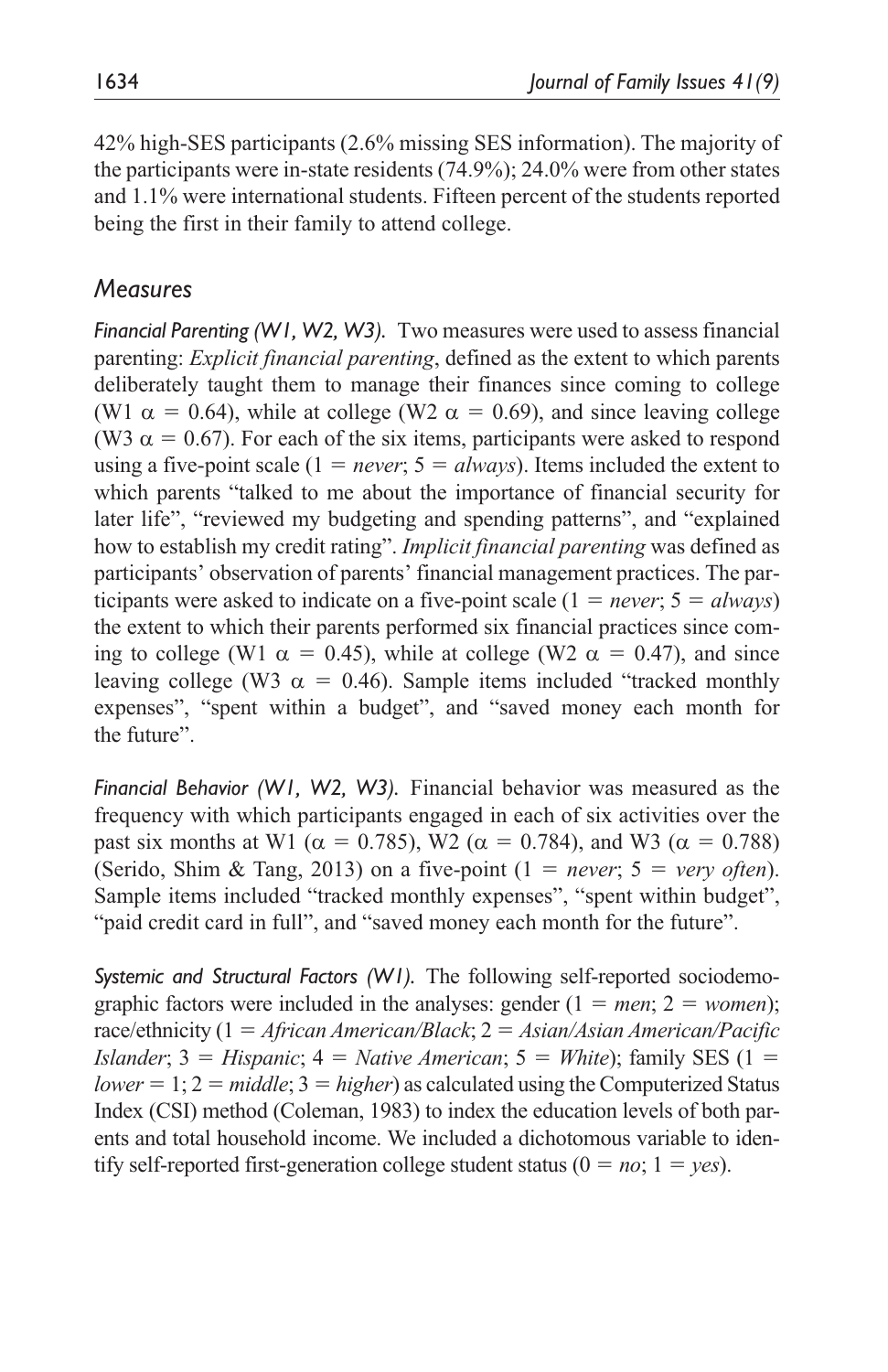

Figure 1a. Change in financial parenting over time.

*Notes.* Solid line indicates change in explicit parenting ( $\eta^2 = 0.07$ ; small to medium effect); dotted line indicates change in implicit parenting ( $n^2 = 0.04$ ; small to medium effect). Mean values are standardized *z*-scores. Axis value ranges from −0.3 *SD* to +0.3 *SD*.

# **Results**

## *Changes in Financial Parenting and Financial Behavior over Time*

We conducted a series of one-way repeated measure ANOVA analyses (GLM) to assess patterns of average change in financial parenting (see Figure 1a) and financial behavior over the three waves (see Figure 1b). In cases where Mauchly's test results (Mauchly, 1940) indicated that the assumption of sphericity had been violated, we corrected the degrees of freedom with Huynh– Feldt estimates (Huynh & Feldt, 1976) before interpreting the results.

Regarding implicit parenting, we found that mean levels of implicit parenting changed significantly between time points,  $F(1.99, 1759) = 40.74$ ,  $p = 0.001$ ,  $p^2 = 0.04$ . Post hoc tests using the Bonferroni correction revealed that, on average, implicit parenting did not decline from W1 to W2 (0.02,  $p =$ 0.388); the decline at W3 was significant, compared to W1  $(0.16, p = 0.000)$ and W2 (0.14,  $p = 0.001$ ), providing partial support that implicit financial parenting would decline at each wave (Hypothesis 1a).

Regarding explicit parenting, we found that mean levels of explicit parenting differed significantly between time points,  $F(1.96, 1752.62) = 67.79$ ,  $p = 0.001$ ,  $p^2 = 0.07$ . Post hoc tests using the Bonferroni correction revealed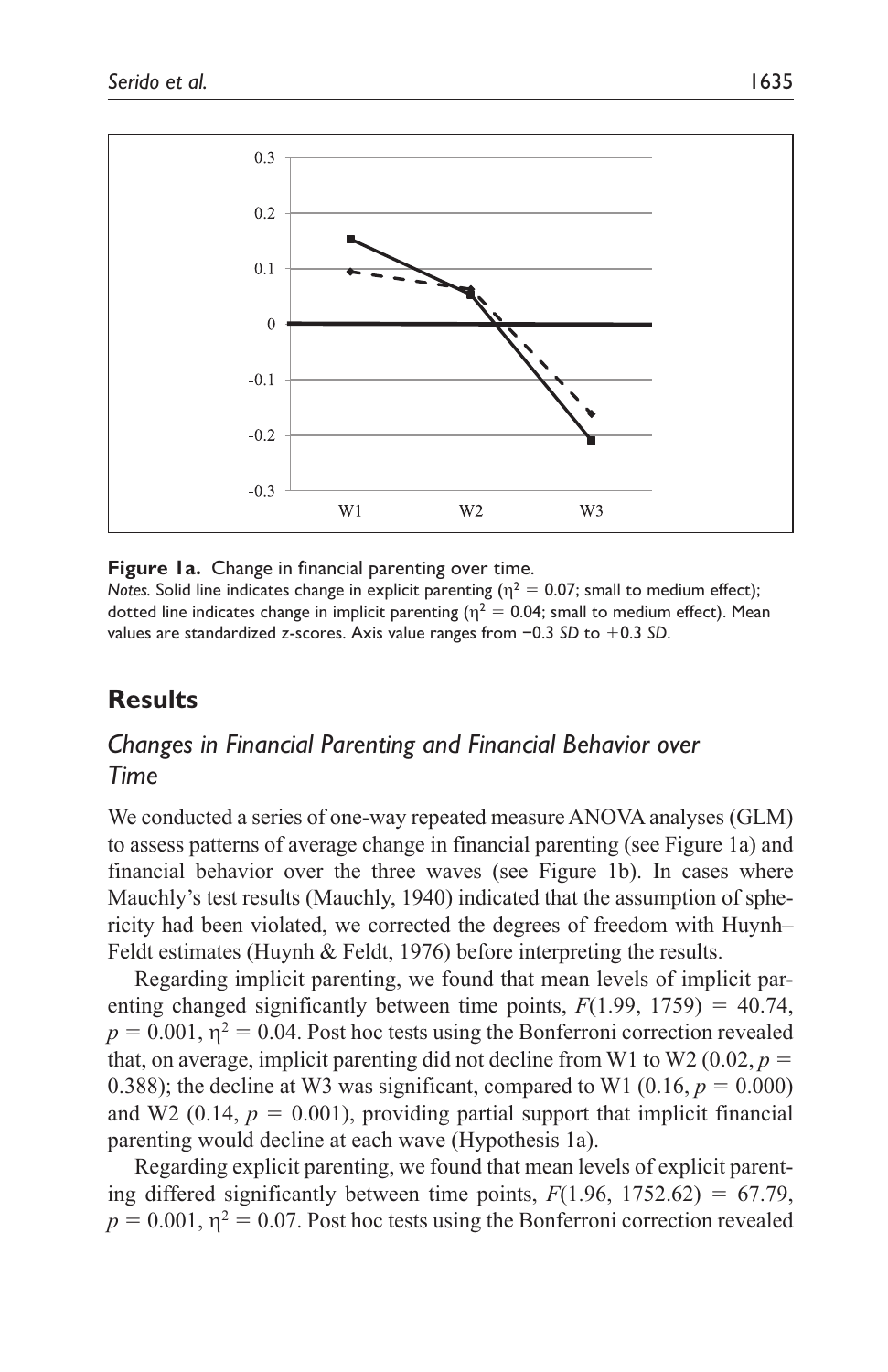

**Figure 1b.** Change in financial behavior over time. *Notes.* Mean values are standardized *z*-scores. Axis value ranges from −0.3 *SD* to +0.3 *SD*.  $(n^2 = 0.02;$  very small effect).

that explicit parenting decreased on average  $0.10$  by W2 ( $p = 0.003$ ) and then decreased an additional 0.27 on average by W3 ( $p = 0.001$ ), providing full support for Hypothesis 1b.

Regarding the hypothesized positive change in participants' financial behavior over the three waves, we found mean level differences,  $F(1.97, 1308.88) = 16.61$ ,  $p = 0.000$ ,  $p^2 = 0.02$ . Post hoc tests using the Bonferroni correction revealed a significant and unexpected decline in healthy financial behavior at W2 (0.18,  $p = 0.000$ ), followed by a significant increase at W3 (0.15,  $p = 0.000$ ). Despite the rebound at W3, financial behaviors at W1 and W3 were not significantly different, providing no support for Hypothesis 2.

### *Group Differences in Financial Parenting and Financial Behavior*

We tested for changes in financial parenting and financial behavior by systemic and structural factors (gender, race/ethnicity, SES, first-generation college student status), conducting a series of *t*-tests and one-way ANOVA analyses to test for differences by wave, followed by a separate series of repeated measure ANOVA analyses (GLM) to examine patterns across waves.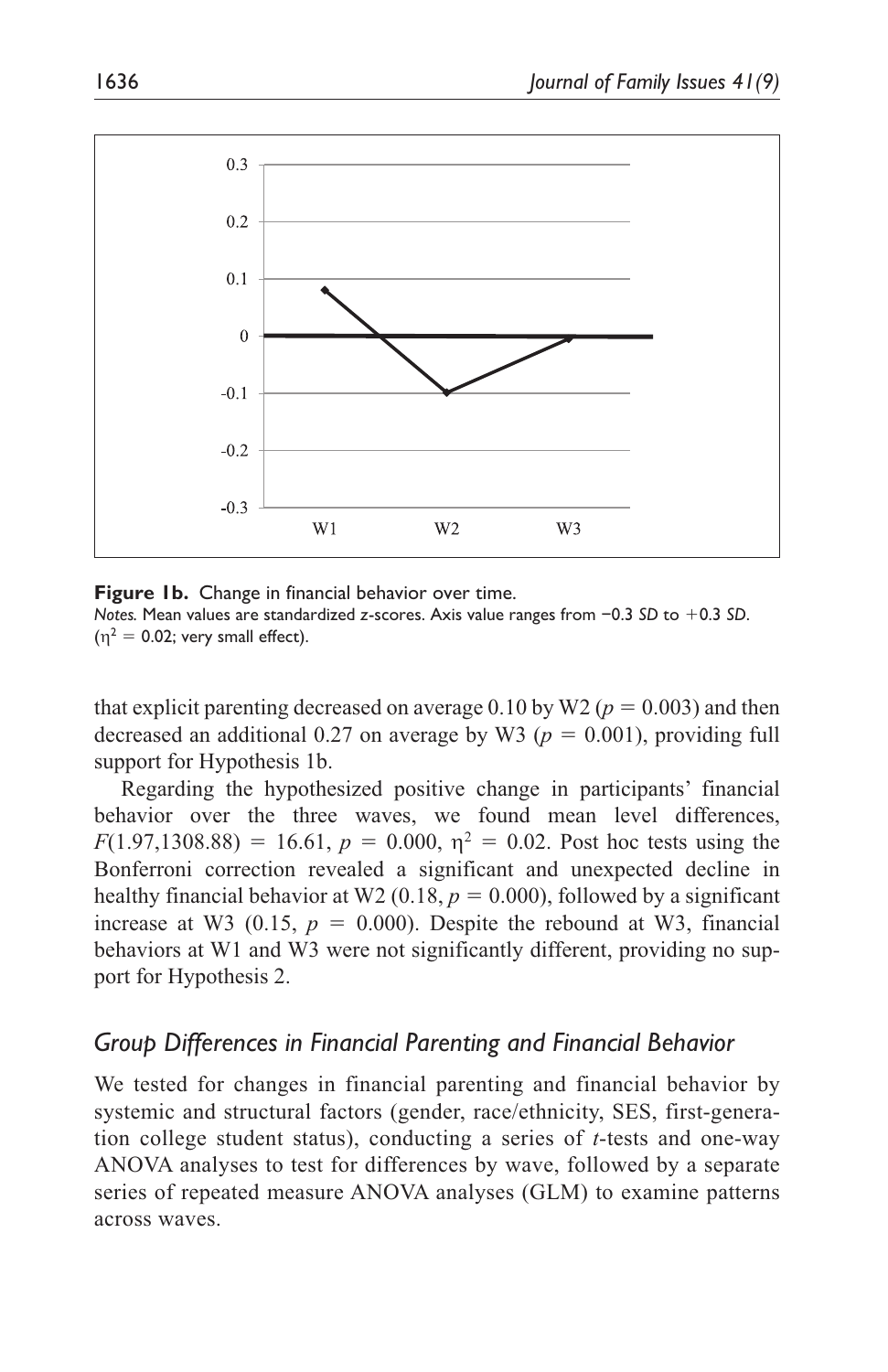*Differences in Financial Parenting.* Contrary to our hypothesis, women received more implicit and explicit financial parenting compared to men, but the difference was significant at W2 only (see Table 1, cols. 3–5). GLM analyses further revealed a significant (but very small) gender interaction in implicit financial parenting,  $F(1.99, 1755.19) = 3.08$ ,  $p = 0.04$ . For women, implicit financial parenting increased at W2 before decreasing at W3; for men, financial parenting decreased over time (see Figure 2). Consistent with expectations, participants from low-SES families reported lower levels of implicit parenting and explicit parenting compared to those from high- and middle-SES families at each wave (see Table 2, rows 1–3). We also found a difference between participants from high-SES families compared to middle-SES families in implicit parenting at W2 only (see Table 2, row 2). The pattern of change in financial parenting over time did not differ. Also as expected, we found that first-generation college students received lower levels of both implicit and explicit financial parenting at all three waves (see Table 1, cols. 6–8); the pattern of change over time did not differ. Finally, as expected, we found no differences by wave or over time by race/ethnicity.

*Differences in Financial Behavior.* As expected, women's financial behavior was significantly lower compared to men, but at W1 only (see Table 1, rows 7–9). GLM analyses showed that the pattern of change over time did not differ by gender. Consistent with expectations, participants from high-SES families reported higher levels of financial behaviors compared to those from low-SES families at each wave (see Table 2, rows 7–9). Similar to the results for implicit parenting, we found that the financial behavior of participants from middle-SES families (compared to those from high-SES families) was lower at W2 only (see Table 2, row 8). The pattern of change in financial behavior over time did not differ by SES. As expected, we found no significant differences in financial behavior or patterns of change in financial behaviors between first-generation college students and continuing-generation college students. Finally, we found no support for hypothesized differences by race/ethnicity by wave or over time.

# **Discussion**

In this study, we tested and found support for recentering (Tanner, 2006) during the college to career transition. As hypothesized, we found longitudinal evidence that financial parenting lessens during the transition, although the pattern of decline differs by type of parenting. Contrary to our hypothesis, financial behaviors did not improve over time. Although systemic and structural factors revealed few differences in the patterns of change, family SES,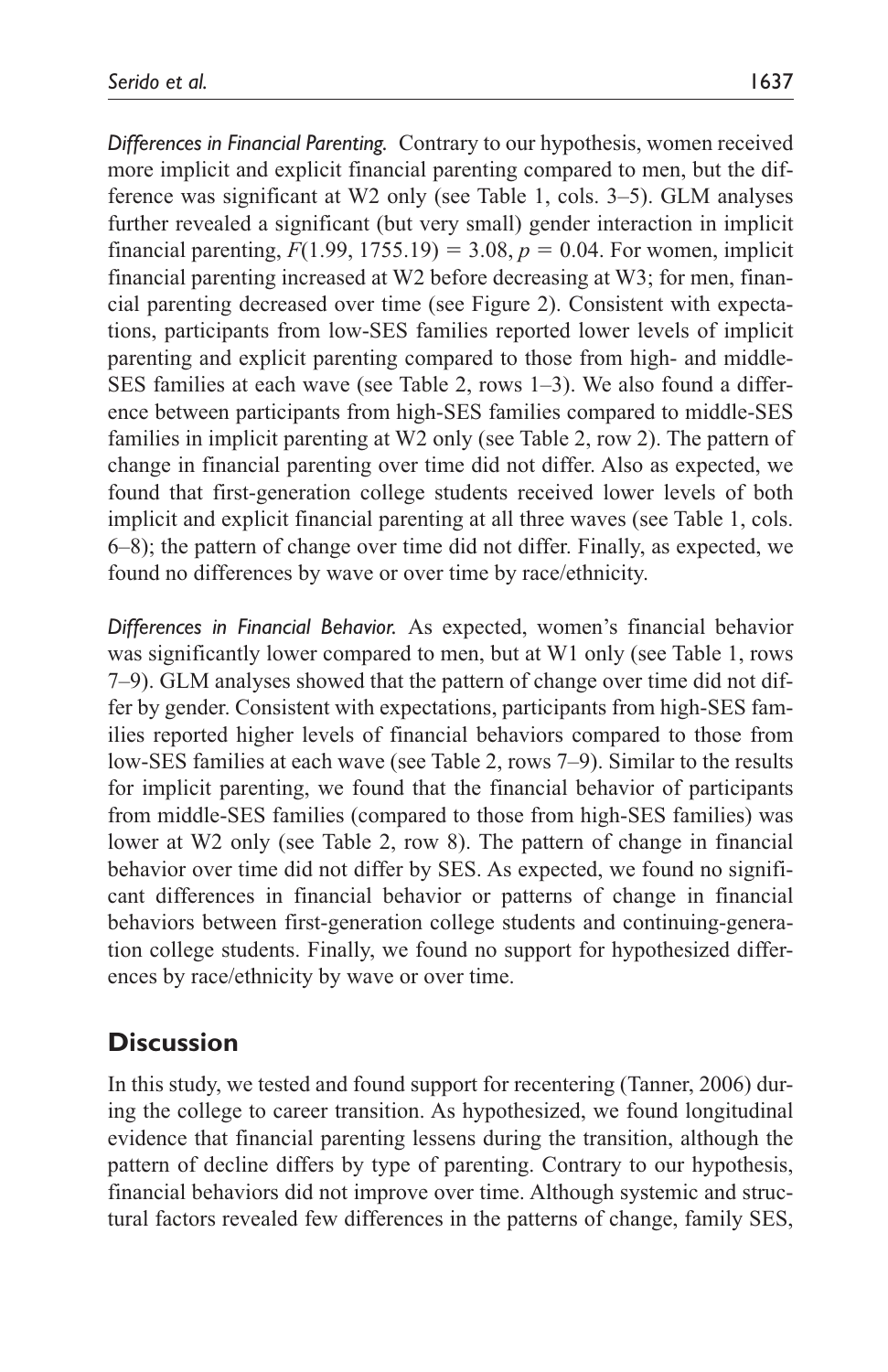|                                   | Sample<br>M(SD)<br>卮 | Nomen<br>M(SD)            | M(SD)<br>Men | (Cohen's d)<br>t-test                       | First Gen<br>M(SD) | Continuing Gen<br>M(SD) | (Cohen's d)<br>t-test                                   |
|-----------------------------------|----------------------|---------------------------|--------------|---------------------------------------------|--------------------|-------------------------|---------------------------------------------------------|
| W1 Implicit parenting             | 3.10(0.58)           | 3.11(0.59)                | 3.08(0.56)   | 0.68                                        | 2.82(0.65)         | 3.15(0.55)              | $-5.57***$                                              |
| W2 Implicit parenting             |                      | $3.08(0.64)$ $3.12(0.65)$ | 3.02(0.63)   | $0.05$<br>2.33*<br>0.16)                    | 2.81(0.69)         | 3.13(0.62)              | $(0.55)$<br>-5.12***                                    |
| W3 Implicit parenting             | 2.94(0.64)           | 2.95(0.65)                | 2.92(0.63)   | $0.77$<br>$0.05$                            | 2.58(0.70)         | 1.00(0.61)              | $(0.49)$<br>-6.44***                                    |
| WI Explicit parenting             | 3.08(1.00)           | 3.11(1.00)                | 3.02(0.97)   | $-40$                                       | 2.84(1.02)         | 0.12(0.98)              | $(0.64)$<br>-3.05**                                     |
| W2 Explicit parenting             |                      | $2.98(1.07)$ $3.04(1.08)$ | 2.86(1.06)   |                                             | 2.64(1.14)         | 3.04(1.05)              | $(0.28)$<br>-4.03***                                    |
| W <sub>3</sub> Explicit parenting | 2.71(1.00)           | 2.72(1.01)                | 2.67(0.97)   | $(0.09)$<br>$2.47*$<br>$(0.17)$<br>$(0.05)$ | 0.30(0.95)         | <b>1.78(0.99)</b>       | $(0.36)$<br>-5.22***                                    |
| WI Financial behavior             | 3.17(0.75)           | 3.17(0.75)                | 3.30(0.75)   | $-2.43*$<br>(0.17)                          | .13(0.84)          | 3.23(0.74)              | $(0.49)$<br>-1.46                                       |
| W2 Financial behavior             |                      | $3.07(0.77)$ $3.05(0.76)$ | 3.11(0.80)   | $-1.00$                                     | 1.04(0.79)         | 1.08(0.77)              | $(0.13)$<br>$-0.41$<br>$(0.05)$<br>$-2.18$ <sup>*</sup> |
| W <sub>3</sub> Financial behavior | 3.15(0.85)           | 3.12(0.84)                | 3.20(0.86)   | (0.08)<br>(0.09)<br>1.36                    | 1.00(0.84)         | 1.17(0.85)              | (0.20)                                                  |
|                                   |                      |                           |              |                                             |                    |                         |                                                         |

*Note.* \**p* < 0.05; \*\**p* < 0.01; \*\*\**p* < 0.001.

Note. \* $p < 0.05$ ; \*\* $p < 0.01$ ; \*\*\* $p < 0.001$ .

Table 1. Mean Differences in Financial Parenting Wave by Gender and Financial Parenting Wave by First Generation in College. 1638 **Table 1.** Mean Differences in Financial Parenting Wave by Gender and Financial Parenting Wave by First Generation in College.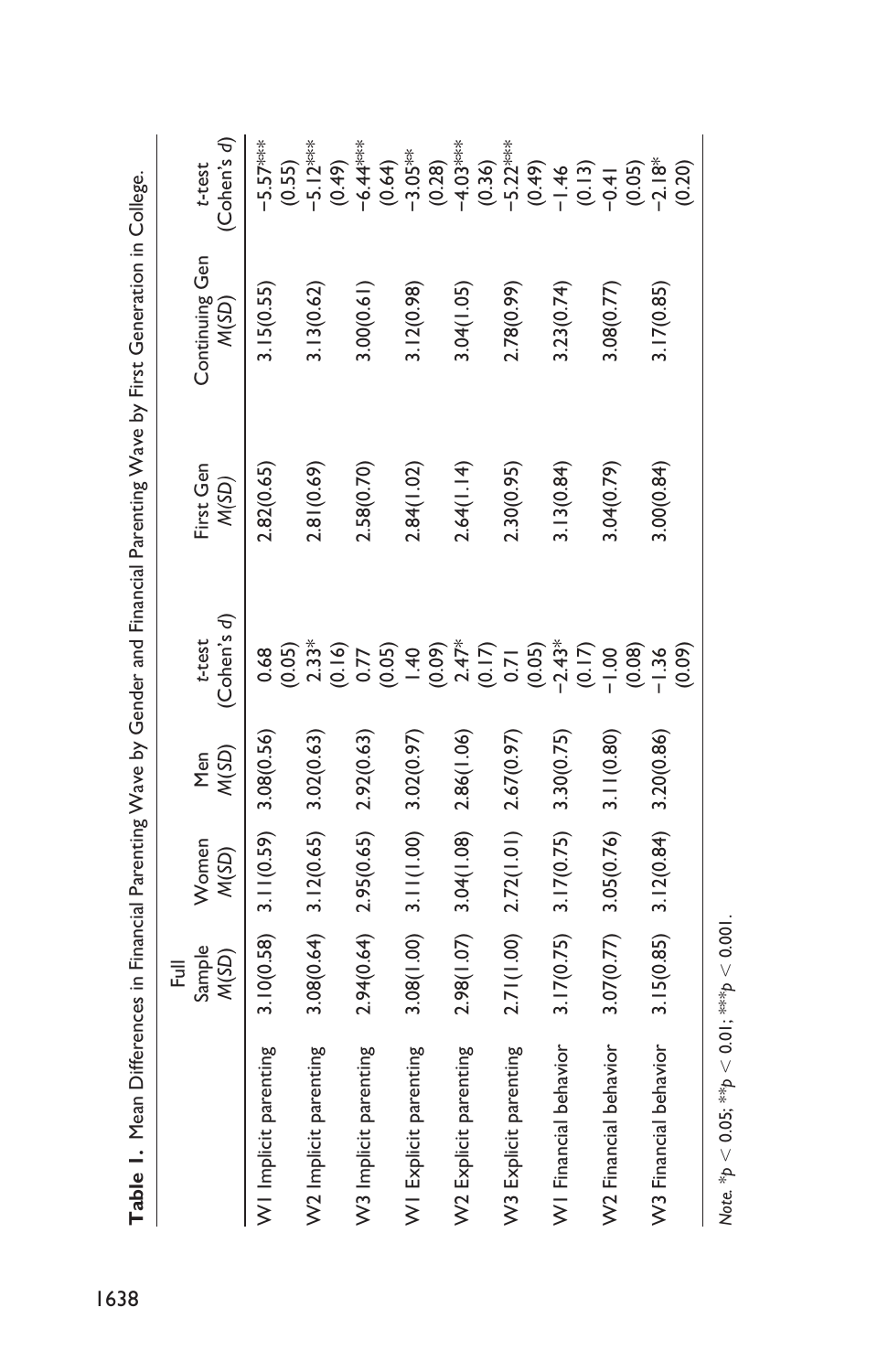

**Figure 2.** Financial parenting by wave by gender.

*Notes.* Solid line indicates change in implicit parenting for females; dotted line indicates change in implicit parenting for males. Mean values are standardized *z*-scores. Axis value ranges from −0.3 *SD* to +0.3 *SD*.

|                              | Lower SES<br>M(SD) | Middle SES<br>M(SD)        | Higher SES<br>M(SD) | F (Partial Eta<br>Square) |
|------------------------------|--------------------|----------------------------|---------------------|---------------------------|
| WI Implicit parenting        | $2.85(0.64)^a$     | $3.14(0.53)^{b}$           | $3.25(0.52)^c$      | 41.99(0.086)***           |
| W2 Implicit parenting        | $2.84(0.68)^a$     | $3.12(0.62)^{b}$           | $3.23(0.57)^{b}$    | 32.91(0.069)***           |
| W3 Implicit parenting        | $2.67(0.70)^a$     | $2.96(0.59)^{b}$           | $3.13(0.56)^c$      | 45.10(0.094)***           |
| <b>WI</b> Explicit parenting | $2.88(1.05)^a$     | $3.10(0.94)^{b}$           | $3.19(0.97)^{b}$    | $8.24(0.018)$ ***         |
| W2 Explicit parenting        | $2.69(1.08)^a$     | $3.04(1.08)^{b}$           | $3.04(1.01)^{b}$    | 15.90(0.035)***           |
| W3 Explicit parenting        | $2.44(0.97)^a$     | $2.77(0.97)^{b}$           | $2.96(0.98)^{b}$    | 15.65(0.034)***           |
| WI Financial behavior        | $3.06(0.69)^a$     | $3.09(0.71)$ <sup>ab</sup> | $3.19(0.69)^{b}$    | $5.36(0.012)$ **          |
| W2 Financial behavior        | $2.93(0.66)^a$     | $2.91(.67)^{a}$            | $3.08(0.71)^{b}$    | $6.27(0.018)$ **          |
| W3 Financial behavior        | $3.03(0.72)^a$     | $3.07(0.86)$ <sup>ab</sup> | $3.18(0.76)^{b}$    | $7.80(0.018)$ ***         |
|                              |                    |                            |                     |                           |

**Table 2.** Mean Differences in Financial Parenting Wave by SES.

*Notes.* Letter superscripts (<sup>a b c</sup>) indicate significant differences by family SES. Statistically significant differences indicated by different letters. Significance: \*\**p* < 0.01; \*\*\**p* < 0.001.

first-generation college student status, and gender influenced both financial parenting and financial behaviors by wave. We discuss the findings and the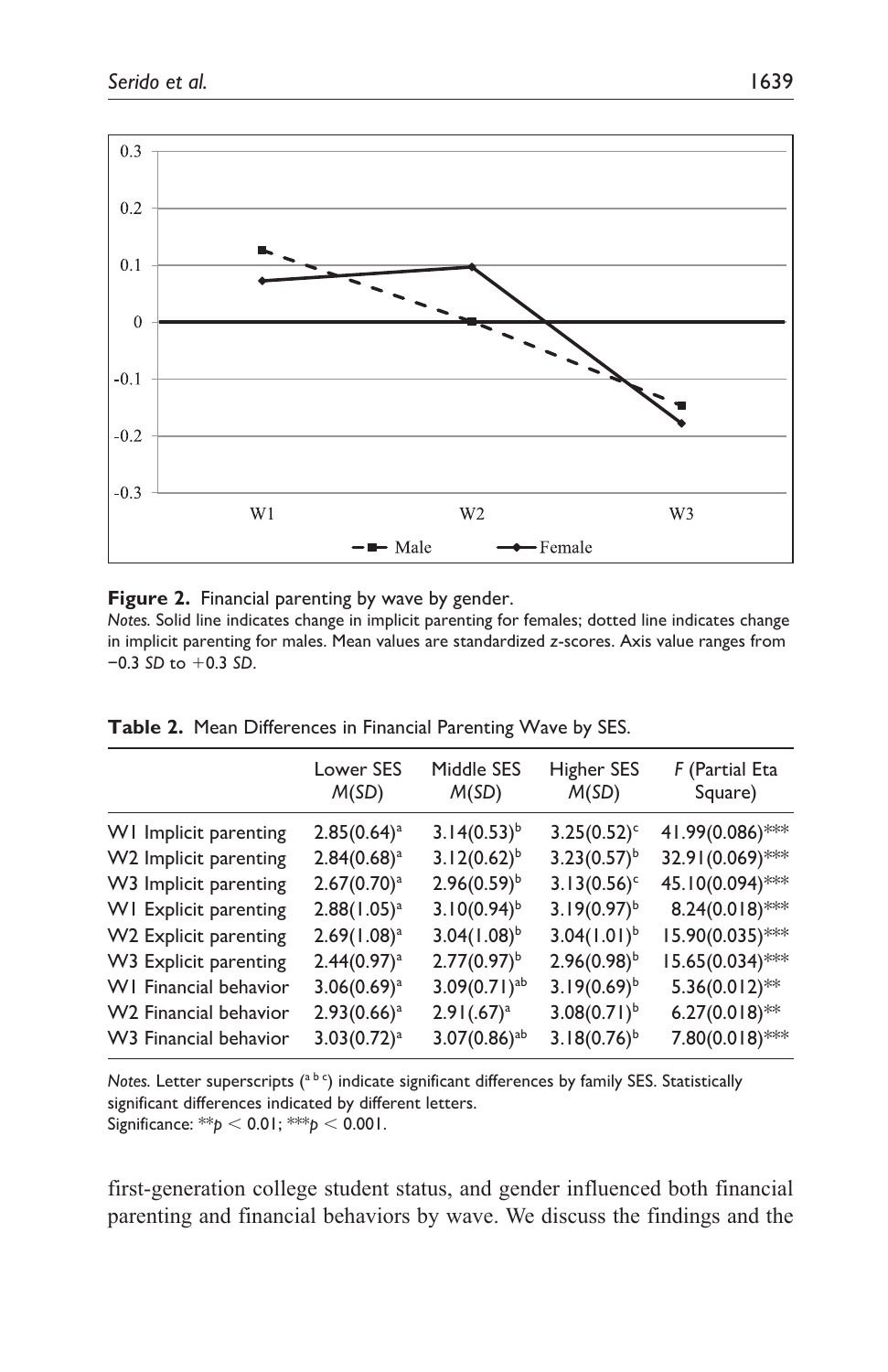potential implications of the differences on the timing and the length of the recentering process.

## *Changes in Financial Parenting over Time*

The results of the present study extend the literature on parental financial socialization in two ways: first, by demonstrating patterns of change over time; and second, distinguishing the effects of two types of financial parenting practices. Consistent with recentering during emerging adulthood (Tanner, 2006), we see a shift from parent-directed behavior through a decline in financial parenting. Earlier work suggests that when it comes to the financial domain, parents exert a strong influence, particularly during the college years (Shim et al., 2010). However, as emerging adults launch careers, they are expected to, and expect themselves to, become financially independent of their parents (Arnett, 1998). The smaller decline in implicit (indirect) parenting, versus the linear decline in explicit (direct) parenting, may be the result of remembered parental interactions which tend to linger (Webley & Nyhus, 2006, 2013). The patterns were consistent across all groups. In this sense, it appears that broader social norms account for the decline in financial parenting.

We considered if a lack of proximity (i.e., 86% of our sample did not live with their parents at W1), rather than a change in financial parenting, accounted for the decline. We compared the financial parenting patterns of those who lived at home and those who lived on campus, but the patterns were the same. Taken together, our findings provide some evidence of a shift in responsibility (Tanner, 2006), however the small-to-medium effect size of the changes suggests that financial parenting of emerging adults continues well into the third decade of life.

## *Changes in Financial Behavior during Emerging Adulthood*

Given the consistent, positive association between healthy financial behaviors and positive outcomes for emerging adults (e.g., Britt, Canale, Fernatt, Stutz, & Tibbetts; 2015; Robb, Moody, & Abdel-Ghany, 2012), we hypothesized that financial behaviors would improve over time, as emerging adults gained experience in managing their day-to-day finances. Instead, we found that healthy financial behaviors declined significantly, before rebounding to baseline levels. Similar to financial parenting, the patterns of change in financial behaviors were consistent across the groups. One possible explanation for this finding may be that behavior change does not take into account cooccurring changes in financial responsibilities or financial resources from the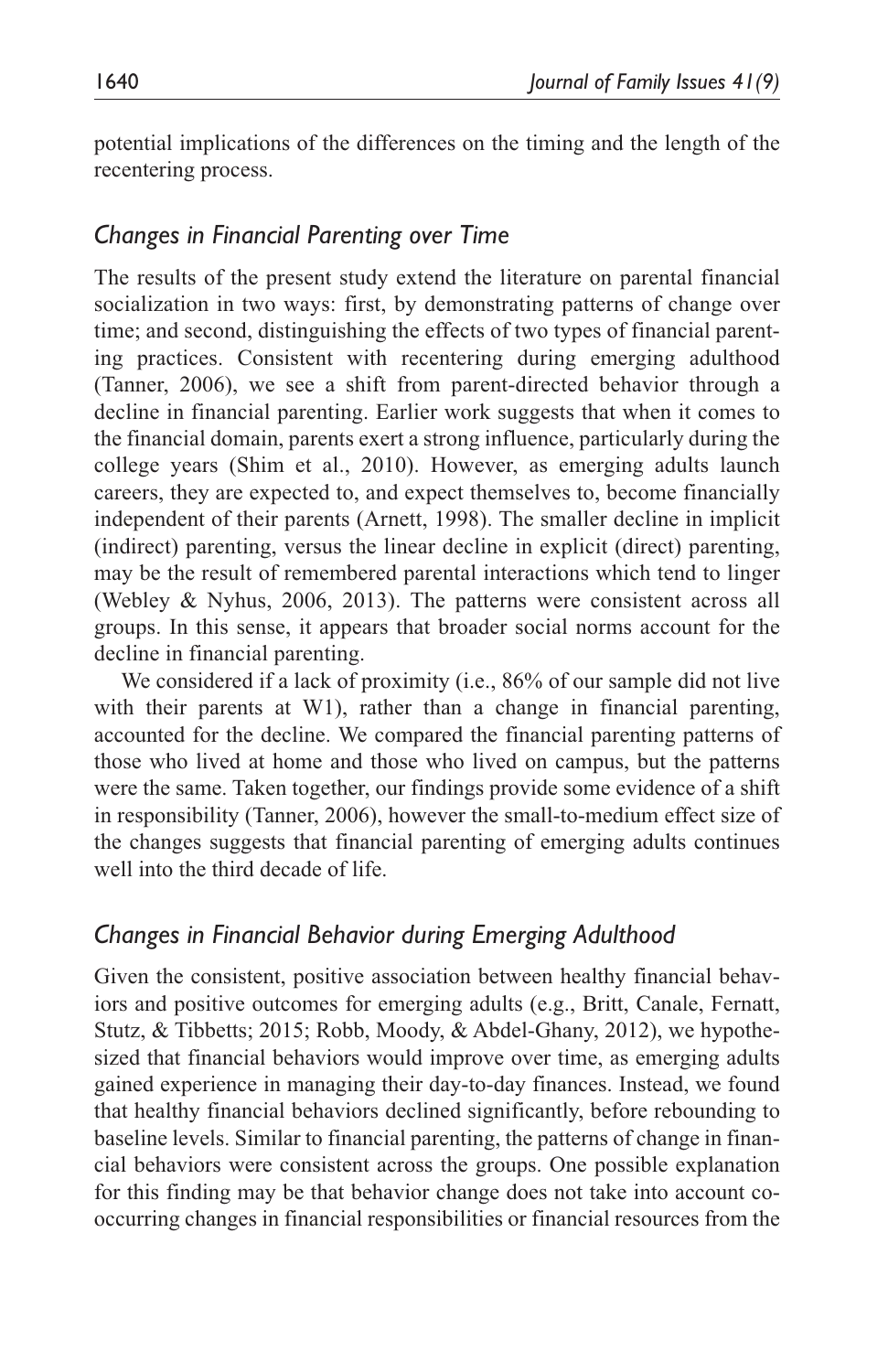first year (W1) to the fourth year in college (W2). This may be particularly true of the participants in this study. The timing and continuing impact of the economic recession and the 2008 global financial crisis occurred between W<sub>1</sub> and W<sub>2</sub> data collection, when many of the participants lost financial support from parents, were unable to find part-time employment, and were hit with tuition increases (Serido, Shim, Xiao, Card, & Tang, 2014). Although the majority of the participants (92%) had transitioned from college to career at W3, many emerging adults including college graduates were still unemployed or underemployed (Shierholz, Sabadish, & Finio, 2013) and many had student loan debt. Although the decline represents a very small effect, it would seem reasonable to encourage parents to continue talking with their emerging adult children about upcoming changes in financial responsibilities (e.g., repaying student loans, relocating residence).

# *Systemic and Structural Factors Impacting Financial Behavior and Financial Parenting*

Although the overall patterns of change were consistent, as expected, we found strong evidence that emerging adults from high-SES families received more financial parenting and practiced healthy financial behaviors more frequently at each wave compared to those from low-SES families. The lower levels of parenting may suggest that the recentering process starts earlier for low-SES emerging adults. In addition to lower levels of financial parenting advice at each wave, lower-income participants in our sample were more likely to be financially on their own when they started college, reflective perhaps of an "expedited adulthood" (Deluca, Clampet-Lundquist, & Edin, 2016). In this sense, they would be less likely to depend on parents for financial assistance to handle unexpected expenses or changing financial responsibilities, and this could account for the differences in financial behavior. These findings are consistent with Gudmunson and Danes (2011) who note the connection between the financial choices people make and the resources available to them in real-life situations. Even among college graduates, the lengthening transition to adulthood may reflect different financial realities, starting earlier for students from low-income families.

The difference in healthy financial behaviors between participants from high- and middle-SES families at W2 further suggests that access to more parental resources may alter the length of the recentering process. Specifically, in the early transition from college to career (W2, fourth year of college), emerging adults from high-SES families may have had fewer financial constraints compared to their low- or middle-SES peers (e.g., relying on student loans) and potentially had access to parental financial resources to manage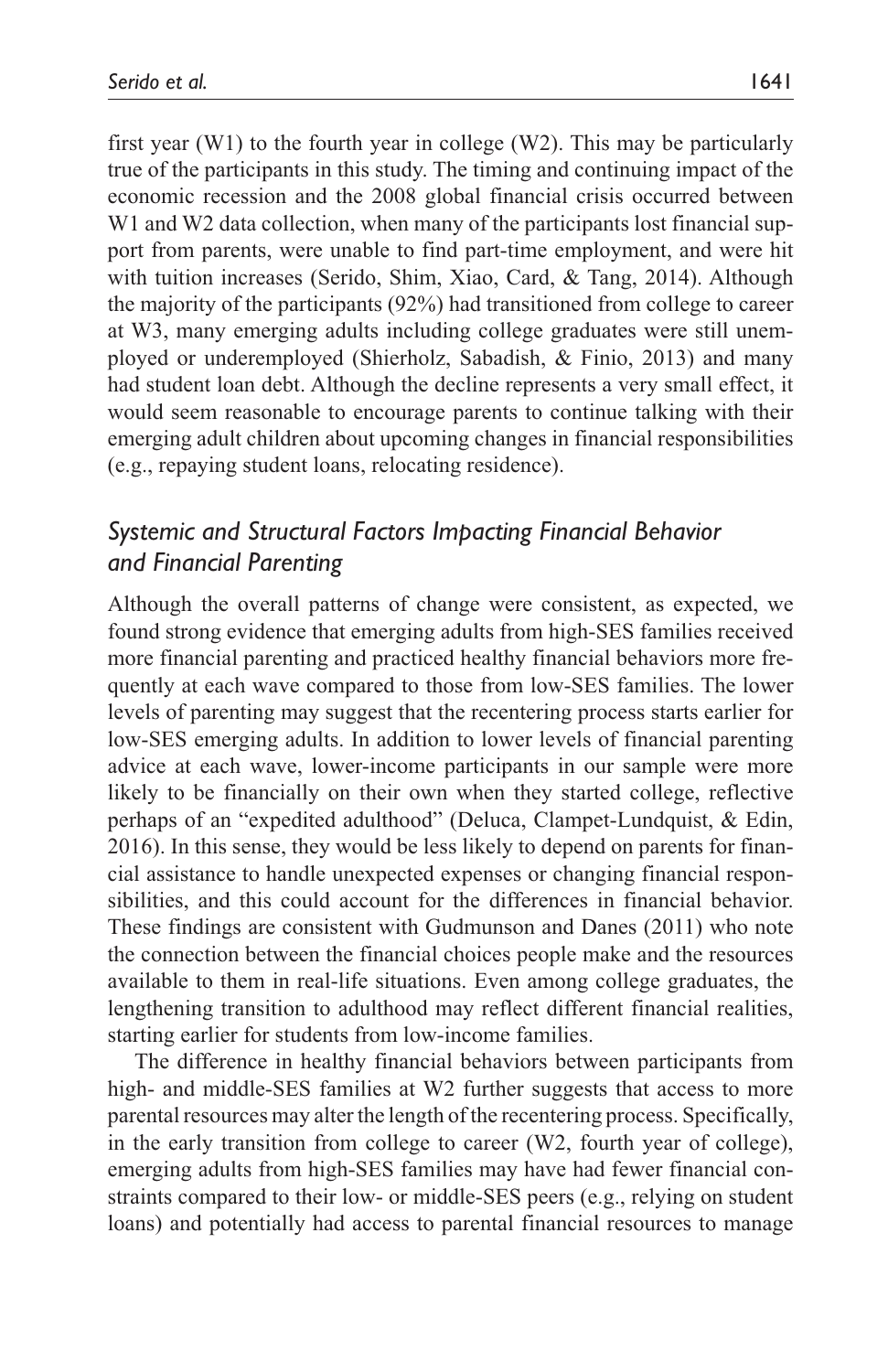increasing financial demands (e.g., graduation, job search, relocation). It is possible that for middle-SES college graduates, the recentering process may not begin earlier, but it may take longer to complete.

As expected, we found that first-generation college graduates received less financial parenting at each wave; this is not surprising as the vast majority (89%) of first-generation college graduates in our sample were from lowincome families. What is interesting is that despite consistently receiving less financial parenting compared to their continuing-generation peers, there were no differences in their financial behavior, until the significant but small effect at W3. It may be that access to additional financial resources during college (e.g., Pell Grants, student loans, scholarships) may have compensated for lack of parental financial support or advice. However, once they graduated college, those resources were no longer available to them which may account for the slight difference in financial behaviors at W3 between the first-generation college graduates and their continuing-generation peers.

Given the mixed findings of earlier studies regarding gender differences in finances (e.g., Lyons, 2004; Worthy et al., 2010), we were not surprised to find that women's healthy financial behavior was lower than men's, but only at W1. We also were not surprised that implicit financial parenting was higher for women compared to men, but only at W2. It is possible that women look to their parents for financial support and advice longer than do men (Fingerman et al., 2009; Garrison & Gutter, 2010) and thus may defer taking responsibility for their finances. It is also possible that the findings reflect different parenting practices for sons and daughter (Agnew & Cameron-Agnew, 2015; Newcomb & Rabow, 1999) and different financial expectations (Newcomb  $\&$  Rabow, 1999). It is worth noting that the effect sizes were very small, and that there were no differences at W3, suggesting that there may be few gendered financial differences, at least among college-educated emerging adults.

The lack of significant findings regarding racial/ethnic differences in this study may reflect the demographics of our sample. In addition to our participants being predominantly White, many non-White participants also identified as middle or high-income (the exception being the small subsample of Native American emerging adults,  $n = 17$ ). Thus the small number of non-White, lower-income participants may not provide sufficient power to detect differences in mean levels of financial parenting or behavior.

#### *Limitations*

Although the study provides insights into recentering during emerging adulthood, there are limitations that merit consideration. First, we relied on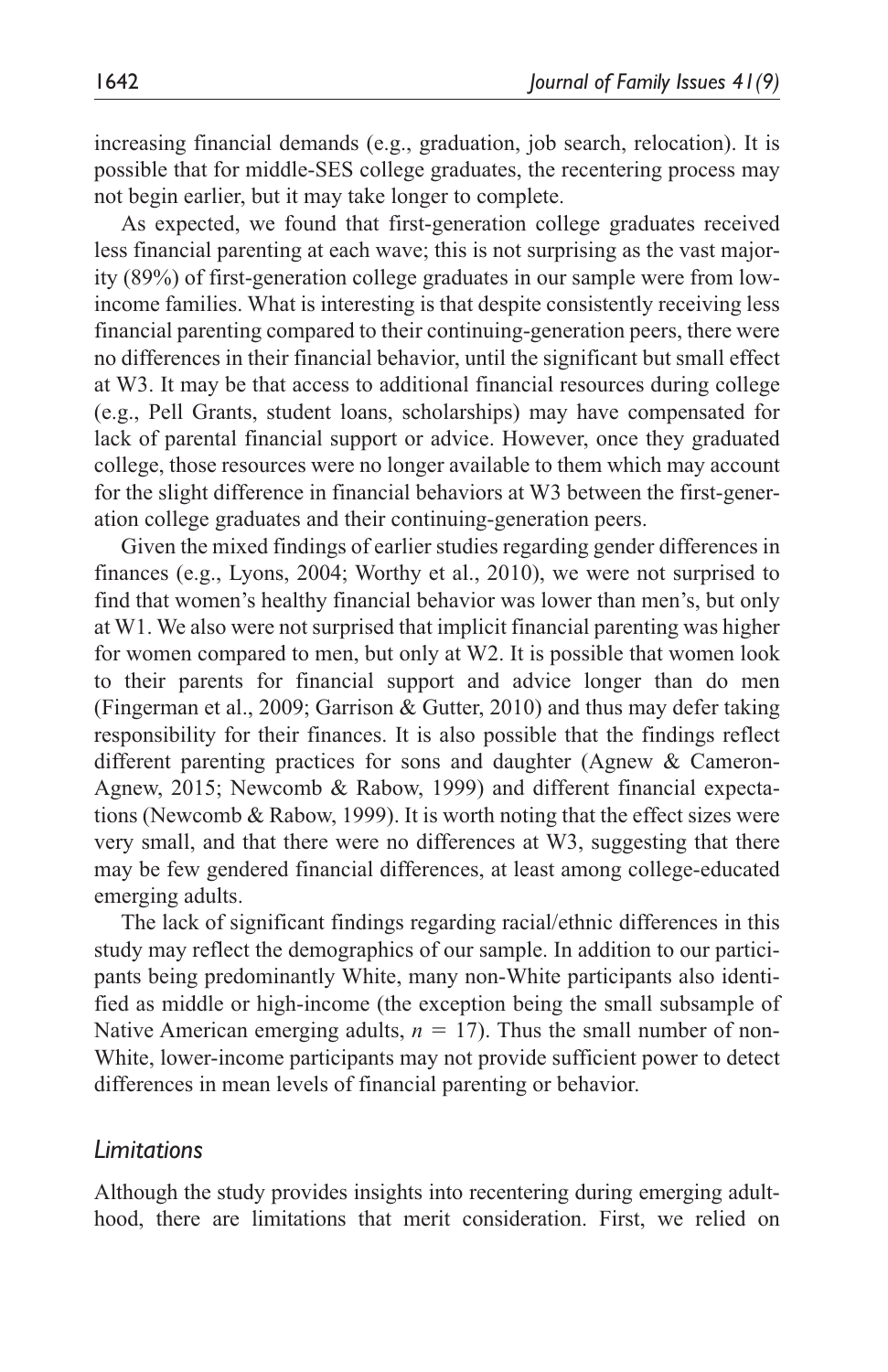self-reported data obtained from participants, thus introducing a threat of shared reporter variance that could inflate associations among variables. Our research interest, however, is on the internal process by which emerging adults internalize and act on the financial socialization they received from their parents. It would be beneficial to also examine these associations with reports from parents *and* emerging adults. Second, our findings are based on examination of mean-level differences in the variables of interest, given our focus on how socialization and behavior co-occur. Third, our measure of financial parenting focus on basic money management practices and thus may not capture a change in the type of interactions that occur between parents and grown children. This is an important direction for future research. Fourth, the findings on the differing effects of systemic and structural factors in particular warrant further research to understand whether the associations between these factors (race/ethnicity/social class/gender/first-generations college student) as well as between combinations of these factors, affect the recentering process and pathways to adulthood. Finally, although we relied on longitudinal data to test our hypotheses, the data were collected from a college cohort of emerging adults in the United States and may not generalize beyond the current sample. Future research in more heterogeneous samples of emerging adults, including those not in college, and emerging adults outside the United States is needed.

# **Conclusions**

Despite its limitations, our findings do provide evidence that a gradual transfer of responsibility occurs during emerging adulthood—a learning curve that takes the emerging adult away from parent-directed behavior and toward self-directed financial decision-making, extending the literature on the longitudinal influence of parental financial socialization. Our work also supports the notion that the transfer from parent-directed to self-directed financial behavior is not necessarily a smooth transition. Our study, we believe, also makes a novel contribution that surrounds the evidence on the impact of social and economic conditions of the individual and the family on the timing and the length of the recentering process. In an era of worldwide employment volatility, particularly with respect to emerging adults who lack higher education (OECD, 2019), this study invites further investigation into the role of finances in the transition to adulthood.

# **Declaration of Conflicting Interests**

The authors declared no potential conflicts of interest with respect to the research, authorship, and/or publication of this article.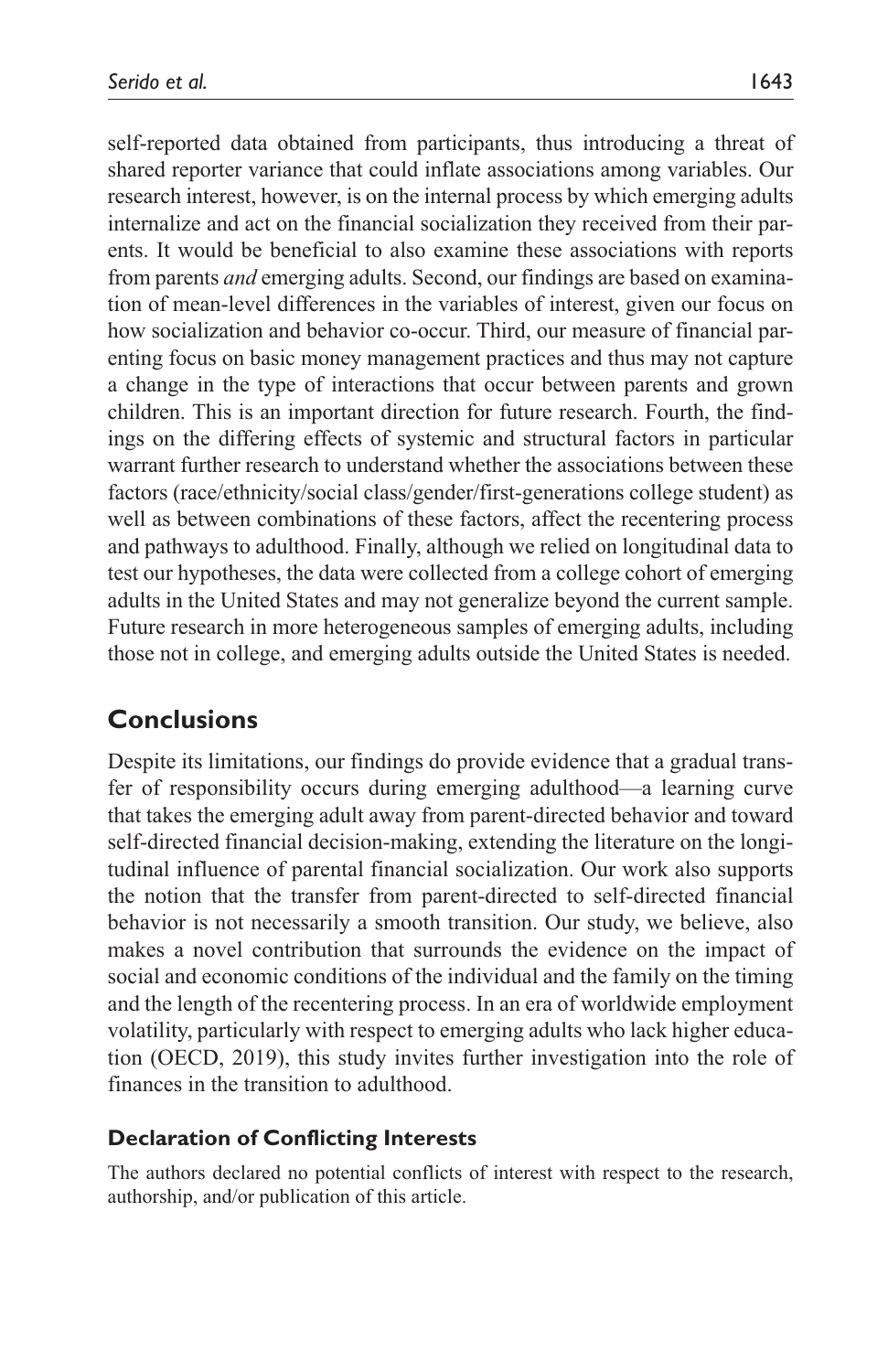## **Funding**

The authors disclosed receipt of the following financial support for the research, authorship, and/or publication of this article: Funding support for this research was provided to the first author by the USDA National Institute of Food and Agriculture (Hatch Grant #1016923)

# **ORCID iDs**

Joyce Serido <https://orcid.org/0000-0001-8010-2143> Ashley B. LeBaron **D** <https://orcid.org/0000-0002-4980-2659>

## **References**

- Agnew, S., & Cameron-Agnew, T. (2015). The influence of consumer socialisation in the home on gender differences in financial literacy. *International Journal of Consumer Studies*, *39*(6), 630–638. doi:10.1111/ijcs.12179
- Angulo-Ruiz, F., & Pergelova, A. (2015). An empowerment model of youth financial behavior. *Journal of Consumer Affairs*, *49*(3), 550–575. doi:10.1111/ joca.12086
- American Psychological Association (APA). (2018). Stress in America: Generation Z. Stress in America TM Survey. Retrieved from [https://www.apa.org/news/press/](https://www.apa.org/news/press/releases/stress/2018/stress-gen-z.pdf) [releases/stress/2018/stress-gen-z.pdf](https://www.apa.org/news/press/releases/stress/2018/stress-gen-z.pdf)
- Arnett, J. J. (1998). Learning to stand alone: The contemporary American transition to adulthood in cultural and historical context. *Human Development*, *41*, 295–315. doi:doi.org/10.1159/000022591
- Arnett, J. J. (2000). Emerging adulthood: A theory of development from the late teens through the twenties. *American Psychologist*, *55*(5), 469–480.
- Bourdieu, P. (1986). The forms of capital. In J. G. Richardson (Ed.), *Handbook of theory and research for the sociology of education* (pp. 280–291). Westport, CN: Greenwood Press.
- Britt, S. L., Canale, A., Fernatt, F., Stutz, K., & Tibbetts, R. (2015). Financial stress and financial counseling: Helping college students. *Journal of Financial Counseling & Planning*, 26(2), 172–186. Retrieved from [https://files.eric.ed.gov/](https://files.eric.ed.gov/fulltext/EJ1088924.pdf) [fulltext/EJ1088924.pdf](https://files.eric.ed.gov/fulltext/EJ1088924.pdf)
- Bucciol, A., & Veronesi, M. (2014). Teaching children to save: What is the best strategy for lifetime savings? *Journal of Economic Psychology*, *45*, 1–17. doi:10.1111/fare.12164
- Bui, K. V. T. (2002). First-generation college students at a four-year university: Background characteristics, reasons for pursuing higher education, and firstyear experiences. *College Student Journal*, *36*(1), 3–11. doi:10.1111/j.1365- 2729.2010.00392.x
- Chowa, G. A., & Despard, M. R. (2014). The influence of parental financial socialization on youth's financial behavior: Evidence from Ghana. *Journal of Family and Economic Issues*, *35*(3), 376–389. doi:10.1007/s10834-013-9377-9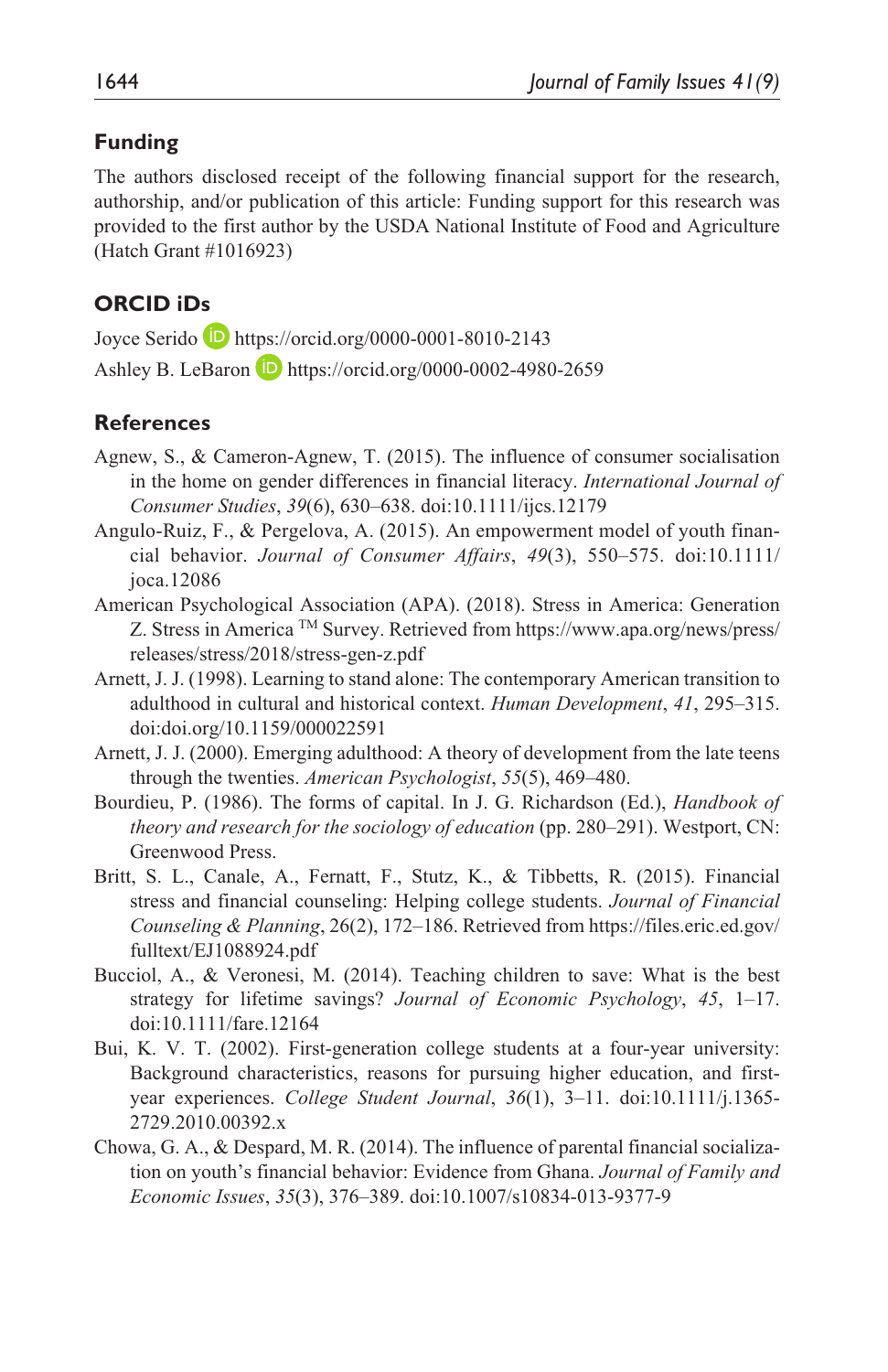- Clarke, M. C., Heaton, M. B., Israelsen, C. L., & Eggett, D. L. (2005). The acquisition of family financial roles and responsibilities. *Family and Consumer Sciences Research Journal*, *33*(4), 321–340. doi:10.1177/1077727X04274117
- Coleman, R. P. (1983). The continuing significance of social class to marketing. *Journal of Consumer Research*, *10*, 265–280. Retrieved from [https://www.jstor](https://www.jstor.org/stable/2488799) [.org/stable/2488799](https://www.jstor.org/stable/2488799)
- Curran, M. A., Parrott, E., Ahn, S. Y., Serido, J., & Shim, S. (2018). Young adults' life outcomes and well-being: Perceived financial socialization from parents, the romantic partner, and young adults' own financial behaviors. *Journal of Family and Economic Issues*, *39*(3), 445–456. doi:10.1007/s10834-018-9572-9
- Danes, S. M., & Brewton, K. E. (2014). The role of learning context in high school students' financial knowledge and behavior acquisition. *Journal of Family and Economic Issues*, *35*(1), 81–94. doi:10.1007/s10834-013-9351-6
- DeLuca, S., Clampet-Lundquist, S., & Edin, K. (2016). *Coming of age in the other America*. New York, NY: Russell Sage Foundation
- Dow, D. M. (2016). Integrated motherhood: Beyond hegemonic ideologies of motherhood. *Journal of Marriage and Family*, *78*(1), 180–196. doi:10.1111/jomf.12264
- Elliott, W., III, & Friedline, T. (2012). *"You pay your share, we'll pay our share": The college cost burden and the role of race, income, and college assets* (CSD Working Paper No. 12-09). St. Louis, MO: Center for Social Development Washington University. doi:doi.org/10.7936/K7ZK5G5Q
- Engle, J., & Tinto, V. (2008). *Moving beyond access: College success for lowincome, first-generation students*. The Pell Institute for the Study of Opportunity in Higher Education. Retrieved from [https://files.eric.ed.gov/fulltext/ED50](https://files.eric.ed.gov/fulltext/ED504448.pdf) [4448.pdf](https://files.eric.ed.gov/fulltext/ED504448.pdf)
- FDIC. (2012). *2011 FDIC national survey of unbanked and underbanked households*. Washington, DC: FDIC. Retrieved from [http://www.fdic.gov/householdsur](http://www.fdic.gov/householdsurvey/2012_unbankedreport.pdf)[vey/2012\\_unbankedreport.pdf](http://www.fdic.gov/householdsurvey/2012_unbankedreport.pdf)
- Fingerman, K. L., Cheng, Y. P., Kim, K., Fung, H. H., Han, G., Lang, F. R., . . . Wagner, J. (2016). Parental involvement with college students in Germany, Hong Kong, Korea, and the United States. *Journal of Family Issues*, *37*(10), 1384– 1411. doi:10.1177/0192513X14541444
- Fingerman, K., Miller, L., Birditt, K., & Zarit, S. (2009). Giving to the good and the needy: Parental support of grown children. *Journal of Marriage and Family*, *71*(5), 1220–1233. doi:10.1111/j.1741-3737.2009.00665.x
- Friedline, T., & Rauktis, M. (2014). Young people are the front lines of financial inclusion: A review of 45 years of research. *Journal of Consumer Affairs*, *48*(3), 535–602. doi:10.1111/joca.12050
- Friedline, T., & Song, H. (2013). Accumulating assets, debts in young adulthood: Children as potential future investors. *Children and Youth Services Review*, *35*(9), 1486–1502. doi:10.1016/j.childyouth.2013.05.013
- Gabor, M. (2014, March). New college degree in hand: Now what? *U.S. Bureau of Labor Statistics. Monthly Labor Review*. Retrieved from [https://www.bls.gov/](https://www.bls.gov/opub/mlr/2014/beyond-bls/new-college-degree-in-hand-now-what.htm) [opub/mlr/2014/beyond-bls/new-college-degree-in-hand-now-what.htm](https://www.bls.gov/opub/mlr/2014/beyond-bls/new-college-degree-in-hand-now-what.htm)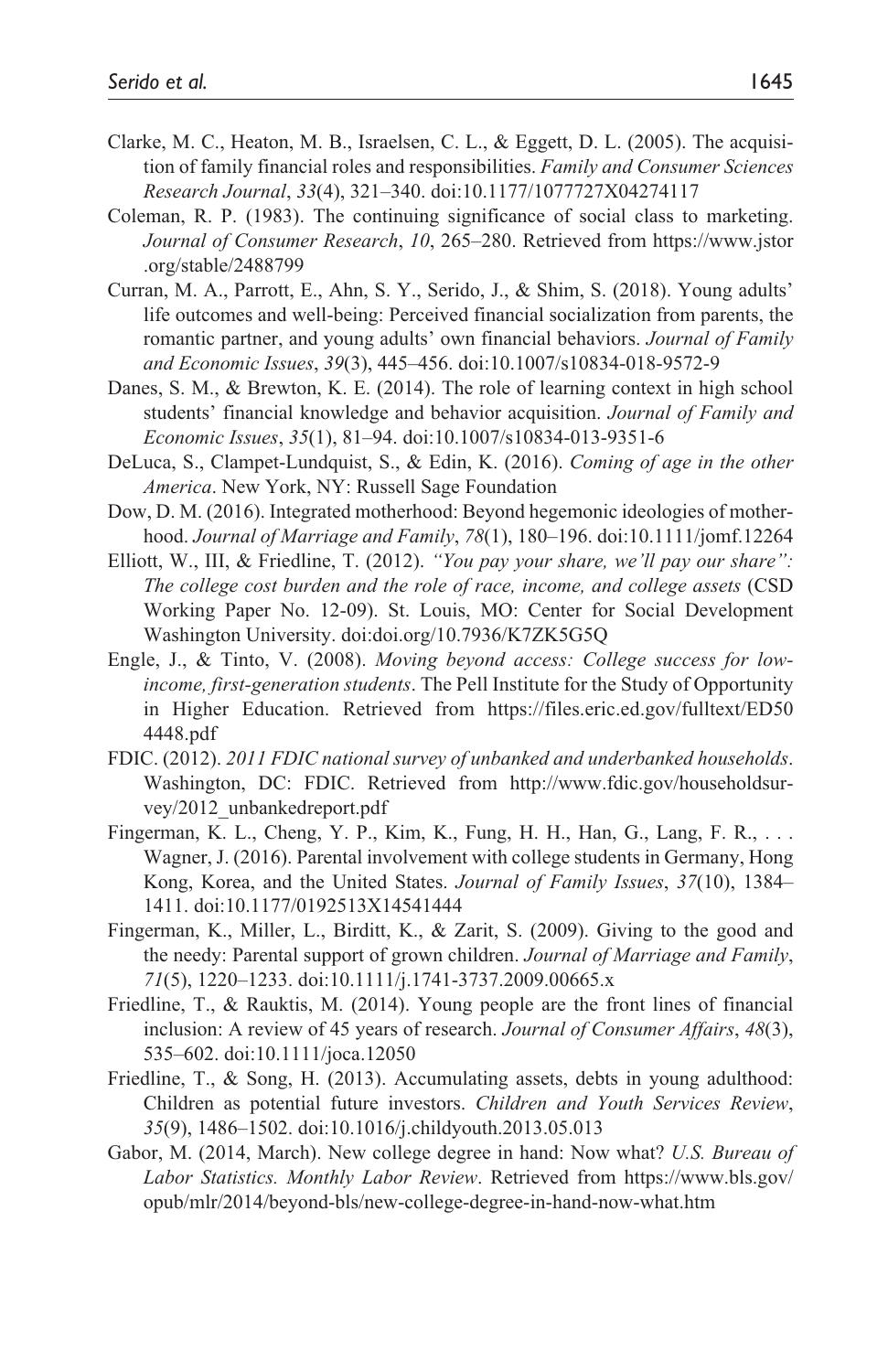- Garrison, S., & Gutter, M. (2010). 2010 outstanding AFCPE® conference paper: Gender differences in financial socialization and willingness to take financial risks. *Journal of Financial Counseling and Planning*, *21*(2). Retrieved from <https://ssrn.com/abstract=2222017>
- Grable, J. E., & Joo, S. H. (2006). Student racial differences in credit card debt and financial behaviors and stress. *College Student Journal*, *40*(2), 400–408. Retrieved from <https://eric.ed.gov/?id=EJ765337>
- Grohman, A., Kouwenburg, R., & Menkhoff, L. (2015). Childhood roots of financial literacy. *Journal of Economic Psychology*, *51*, 114–133. doi:10.1016/j. joep.2015.09.002
- Gudmunson, C. G., & Danes, S. M. (2011). Family financial socialization: Theory and critical review. *Journal of Family and Economic Issues*, *32*(4), 644–667. doi:10.1007/s10834-011-9275-y
- Gutter, M., Copur, Z., & Garrison, S. T. (2009). *Which students are more likely to experience financial socialization opportunities? Exploring the relationship between financial behaviors and financial well-being of college students* (NFI Working Paper 2009-WP-07). Networks Financial Institute, Scott College of Business, Indiana State University.
- Gutter, M. S., Garrison, S., & Copur, Z. (2010). Social learning opportunities and the financial behaviors of college students. *Family and Consumer Sciences Research Journal*, *38*(4), 387–404. doi:10.1111/j.1552-3934.2010.00034.x
- Hayhoe, C. R., Leach, L. J., Turner, P. R., Bruin, M. J., & Lawrence, F. C. (2000). Differences in spending habits and credit use of college students. *Journal of Consumer Affairs*, *34*(1), 113–133. doi:10.1111/j.1745-6606.2000.tb00087.x
- Henry, R. A., Weber, J. G., & Yarbrough, D. (2001). Money management practices of college students. *College Student Journal*, *35*(2), 244–249.
- Huynh, H., & Feldt, L. S. (1976). Estimation of the Box correction for degrees of freedom from sample data in randomised block and split-plot designs. *Journal of Educational Statistics*, *1*, 69–82.
- Jorgensen, B. L., & Savla, J. (2010). Financial literacy of young adults: The importance of parental socialization. *Family Relations*, *59*(4), 465–478. doi:10.1111/ j.1741-3729.2010.00616.x
- Kim, J., LaTaillade, J., & Kim, H. (2011). Family processes and adolescents' financial behaviors. *Journal of Family and Economic Issues*, *32*(4), 668–679.
- Kochhar, R., & Fry, R. (2014). *Wealth inequality has widened along racial, ethnic lines since end of Great Recession*. Pew Research Center. Retrieved from [http://](http://www.pewresearch.org/fact-tank/2014/12/12/racial-wealth-gaps-great-recession/) [www.pewresearch.org/fact-tank/2014/12/12/racial-wealth-gaps-great-recession/](http://www.pewresearch.org/fact-tank/2014/12/12/racial-wealth-gaps-great-recession/)
- LeBaron, A. B., Hill, E. J., Rosa, C. M., Spencer, T. J., Marks, L. D., & Powell, J. T. (2018). I wish: Multigenerational regrets and reflections on teaching children about money. *Journal of Family & Economic Issues*, *39*(2), 220–232. doi. org/10.1007/s10834-017-9556-1
- Luhr, S. (2018). How social class shapes adolescent financial socialization: Understanding difference in the transition to adulthood. *Journal of Family and Economic Issues*, *39*(3), 457–473. doi:10.1007/s10834-018-9573-8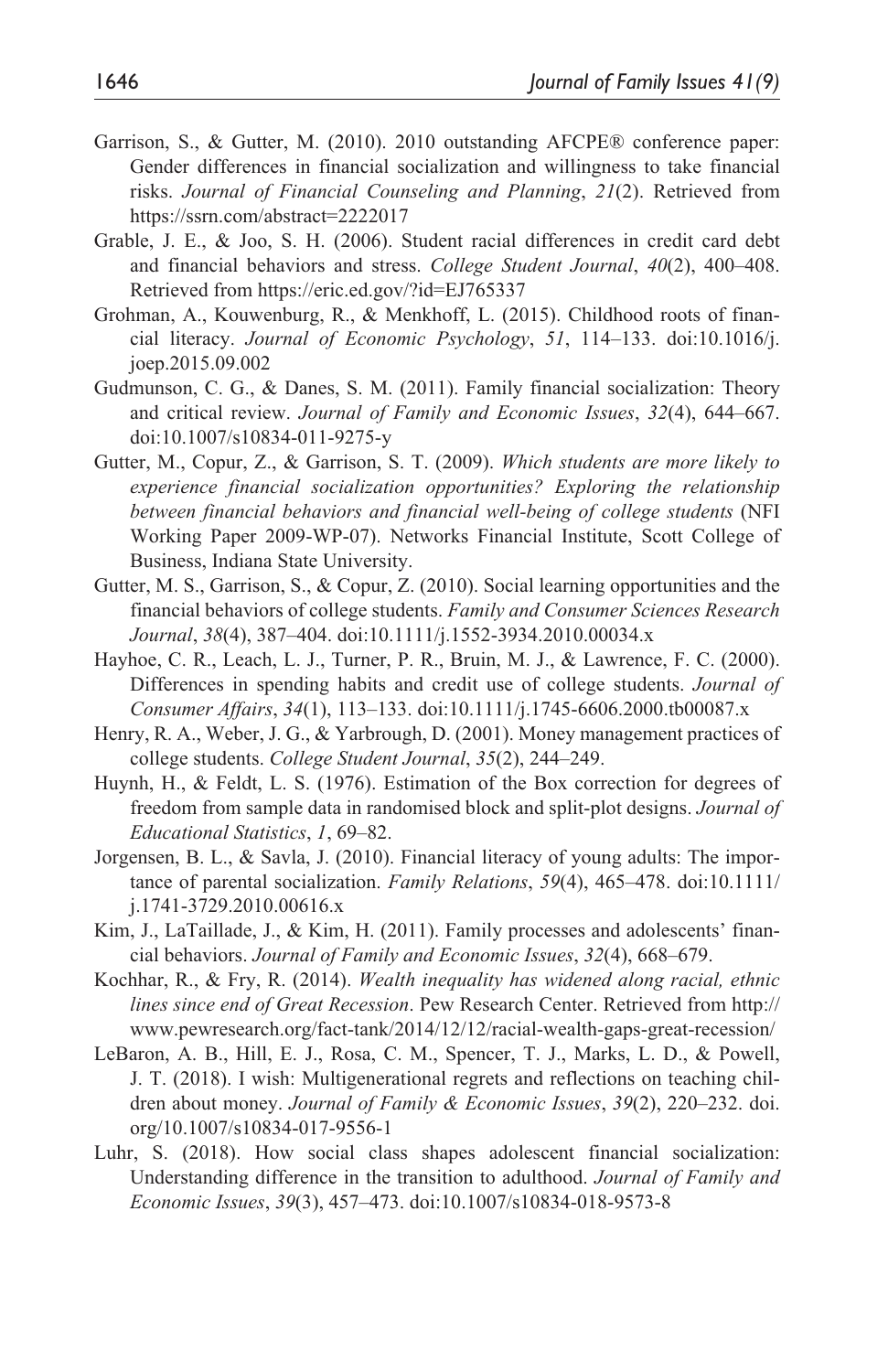- Lusardi, A., de Bassa Scheresberg, C., & Oggero, N. (2016, November). *Student loan debt in the US: An analysis of the 2015 NFCS Data*. Global Financial Literacy Excellence Center. Retrieved from [http://gflec.org/wp-content/uploads/2016/11/](http://gflec.org/wp-content/uploads/2016/11/GFLEC-Brief-Student-loan-debt.pdf) [GFLEC-Brief-Student-loan-debt.pdf.](http://gflec.org/wp-content/uploads/2016/11/GFLEC-Brief-Student-loan-debt.pdf)
- Lusardi, A., Mitchell, O. S., & Curto, V. (2010). Financial literacy among the young. *Journal of Consumer Affairs*, *44*(2), 358–380.
- Lyons, A. C. (2004). A profile of financially at-risk college students. *Journal of Consumer Affairs*, *38*, 56–80.
- Ma, J., Pender, M., & Welch, M. (2016). *Trends in Higher Education Series— Education pays 2016: The benefits of higher education for individuals and society*. College Board. Retrieved from [https://files.eric.ed.gov/fulltext/ED57](https://files.eric.ed.gov/fulltext/ED572548.pdf) [2548.pdf](https://files.eric.ed.gov/fulltext/ED572548.pdf)
- Marks, L. D., Rosa, C. M., LeBaron, A. B., & Hill, E. J. (2020). Can we talk . . . about money? Parent–child financial discussions as reported by emerging adults. *Emerging Adulthood*.
- Mauchly, J. W. (1940). Significance test for sphericity of a normal n-variate distribution. *The Annals of Mathematical Statistics*, *11*, 204–209.
- Mimura, Y., Koonce, J., Plunkett, S. W., & Pleskus, L. (2015). Financial information source, knowledge, and practices of college students from diverse backgrounds. *Journal of Financial Counseling and Planning*, *26*(1), 63–78. Retrieved from <https://files.eric.ed.gov/fulltext/EJ1074650.pdf>
- Moschis, G. P. (1987). *Consumer socialization: A life-cycle perspective*. Lexington, MA: Lexington Books.
- Newcomb, M. D., & Rabow, J. (1999). Gender, socialization, and money. *Journal of Applied Social Psychology*, *29*(4), 852–869. doi:10.1111/j.1559-1816.1999. tb02029.x
- OECD. (2019). *OECD employment outlook 2019: The future of work*. Paris: Author. Retrieved from <https://dot.org/10.1787/9ee00155-en>
- Robb, C., Moody, B., & Abdel-Ghany, M. (2012). College student persistence to degree: The burden of debt. *Journal of College Student Retention: Research, Theory, and Practice*, *13*(4), 431–456. Retrieved from [https://afcpe.org/assets/](https://afcpe.org/assets/pdf/vol_22_issue_1_robb_woodyard.pdf) [pdf/vol\\_22\\_issue\\_1\\_robb\\_woodyard.pdf](https://afcpe.org/assets/pdf/vol_22_issue_1_robb_woodyard.pdf)
- Roberson, P. N. E., Fish, J. N., Olmstead, S. B., & Fincham, F. D. (2015). College adjustment, relationship satisfaction, and conflict management: A cross-lag assessment of developmental "spillover." *Emerging Adulthood*, *3*(4), 244–254. doi:10.1177/2167696815570710
- Romo, L. K., & Vangelisti, A. L. (2014). Money matters: Children's perceptions of parent-child financial disclosure. *Communication Research Reports*, *31*(2), 197– 209. doi: 10.1080/08824096.2014.907147
- Serido, J., & Deenanath, V. (2016). Financial parenting: Promoting financial selfreliance of young consumers. In J. J. Xiao (Ed.), *Handbookof Consumer Finance Research*, (2nd ed., pp.291–299). New York: Springer.
- Serido, J., Shim, S., Mishra, A., & Tang, C. (2010). Financial parenting, financial coping behaviors and well-being of emerging adults. *Family Relations: Special Issue*, *59*, 453–464. doi: 10.1111/j.1741-3729.2010.00615.x